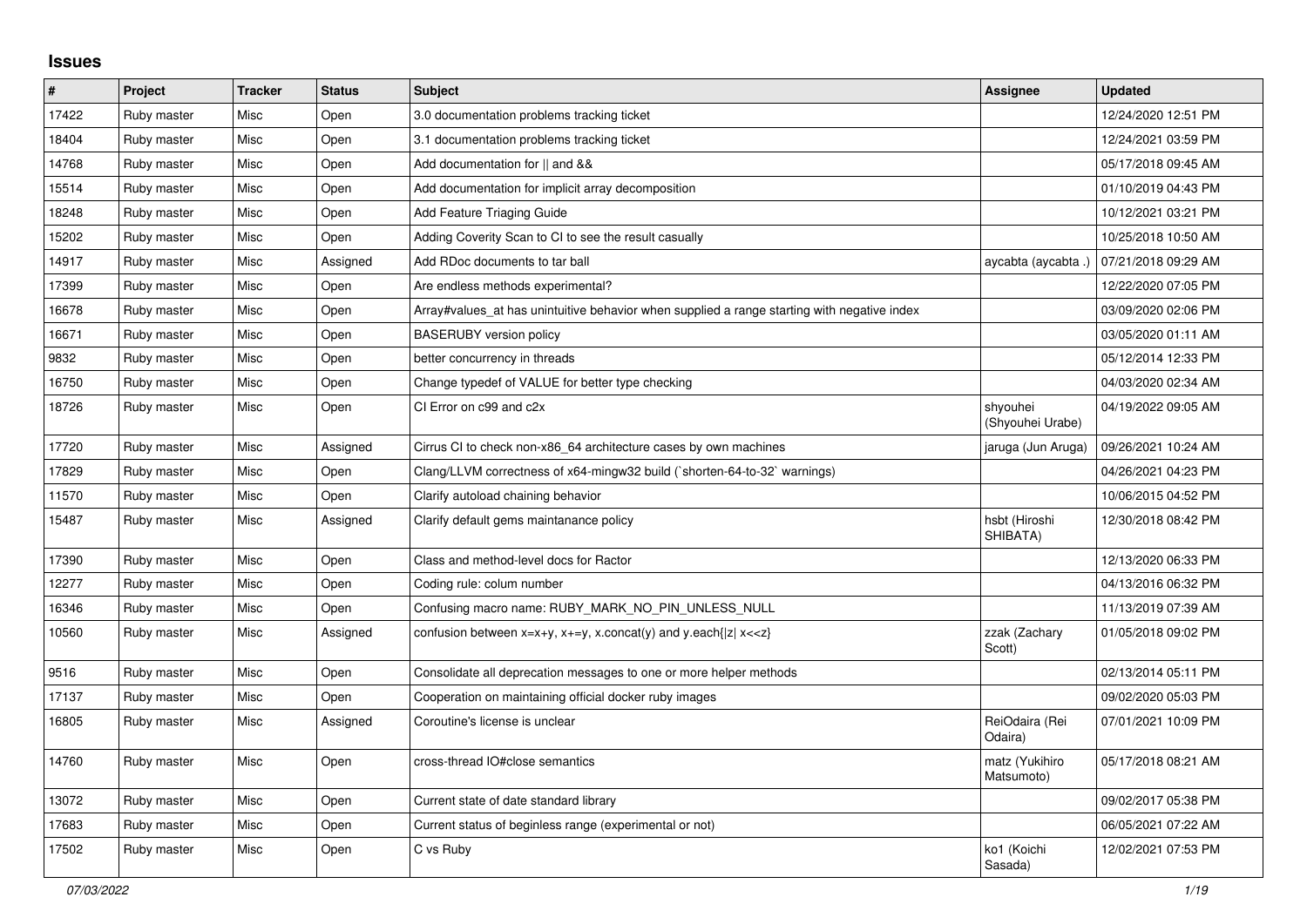| #     | Project     | <b>Tracker</b> | <b>Status</b> | <b>Subject</b>                                                                                                                       | <b>Assignee</b>                 | <b>Updated</b>      |
|-------|-------------|----------------|---------------|--------------------------------------------------------------------------------------------------------------------------------------|---------------------------------|---------------------|
| 15418 | Ruby master | Misc           | Open          | Date.parse('2018')                                                                                                                   |                                 | 12/15/2018 09:17 PM |
| 9136  | Ruby master | Misc           | Assigned      | Deprecated Enumerator.new(object, method) bad for BasicObject                                                                        | zzak (Zachary<br>Scott)         | 11/23/2013 03:58 AM |
| 16630 | Ruby master | Misc           | Assigned      | Deprecate pub/ruby/*snapshot* and use pub/ruby/snapshot/* instead                                                                    | matz (Yukihiro<br>Matsumoto)    | 02/27/2020 09:52 AM |
| 18836 | Ruby master | Misc           | Open          | DevMeeting-2022-07-21                                                                                                                |                                 | 06/30/2022 03:26 AM |
| 16130 | Ruby master | Misc           | Open          | [Discussion / Ideas] Finding a good name for the concept of/behind guilds - primarily the NAME                                       |                                 | 08/27/2019 04:00 PM |
| 16803 | Ruby master | Misc           | Open          | Discussion: those internal macros reside in public API headers                                                                       |                                 | 05/14/2020 12:27 PM |
| 13497 | Ruby master | Misc           | Open          | Docs, code samples, Ripper example                                                                                                   |                                 | 04/23/2017 04:27 AM |
| 15224 | Ruby master | Misc           | Open          | [DOCs] Minor inconsistency in class Array #initialize_copy -<br>https://ruby-doc.org/core-2.5.1/Array.html#method-i-initialize_copy  |                                 | 10/13/2018 02:26 PM |
| 12595 | Ruby master | Misc           | Open          | Documentation                                                                                                                        |                                 | 07/18/2016 04:39 PM |
| 14673 | Ruby master | Misc           | Open          | Documentation for `Array#drop` / `drop_while` unclear in regard to modification                                                      |                                 | 04/10/2018 09:51 AM |
| 15249 | Ruby master | Misc           | Open          | Documentation for attr accessor and attr reader should be corrected                                                                  |                                 | 10/23/2018 08:09 PM |
| 15654 | Ruby master | Misc           | Open          | Documentation for Complex is wrong or misleading                                                                                     |                                 | 03/11/2019 11:55 AM |
| 13622 | Ruby master | Misc           | Assigned      | Documentation missing                                                                                                                | stomar (Marcus<br>Stollsteimer) | 06/03/2017 07:27 AM |
| 16659 | Ruby master | Misc           | Open          | Documentation on Regexp missing for absence pattern (?~pat)                                                                          |                                 | 02/27/2020 04:16 PM |
| 11783 | Ruby master | Misc           | Open          | Do you have any idea if you have a budgets?                                                                                          |                                 | 05/16/2019 09:06 PM |
| 15510 | Ruby master | Misc           | Open          | Easter egg in Thread.handle_interrupt                                                                                                |                                 | 01/05/2019 11:53 PM |
| 17637 | Ruby master | Misc           | Open          | Endless ranges with `nil` boundary weird behavior                                                                                    |                                 | 02/19/2021 07:57 AM |
| 16235 | Ruby master | Misc           | Open          | ENV assoc spec test does not test invalid name                                                                                       |                                 | 10/05/2019 10:53 PM |
| 10424 | Ruby master | Misc           | Open          | Error message when sorting NaN                                                                                                       |                                 | 10/25/2014 02:13 PM |
| 17174 | Ruby master | Misc           | Open          | 'Error relocating, symbol not found" error when compiling a native extension on Alpine with Ruby<br>$>=2.4$                          |                                 | 10/06/2020 11:19 AM |
| 11355 | Ruby master | Misc           | Open          | Exceptions inheriting from Timeout:: Error should behave the same way                                                                |                                 | 07/15/2015 04:59 PM |
| 18891 | Ruby master | Misc           | Open          | Expand tabs in C code                                                                                                                |                                 | 07/03/2022 04:28 AM |
| 15806 | Ruby master | Misc           | Assigned      | Explicitly initialise encodings on init to remove branches on encoding lookup                                                        | nobu (Nobuyoshi<br>Nakada)      | 08/29/2019 04:29 AM |
| 13209 | Ruby master | Misc           | Open          | fact.rb in ruby/sample variations                                                                                                    |                                 | 02/14/2017 12:10 AM |
| 18082 | Ruby master | Misc           | Open          | FileUtils.remove_entry_secure has inconsistent document                                                                              |                                 | 08/17/2021 04:26 PM |
| 15136 | Ruby master | Misc           | Open          | Fix - Wparentheses warnings                                                                                                          |                                 | 09/20/2018 09:41 AM |
| 10312 | Ruby master | Misc           | Open          | Give people more control over how the ruby parser sees code and lexical code elements (valid/invalid<br>$-$ toggle options) + macros |                                 | 01/20/2016 05:14 PM |
| 15431 | Ruby master | Misc           | Open          | Hashes and arrays should not require commas to seperate values when using new lines                                                  |                                 | 12/18/2018 11:05 AM |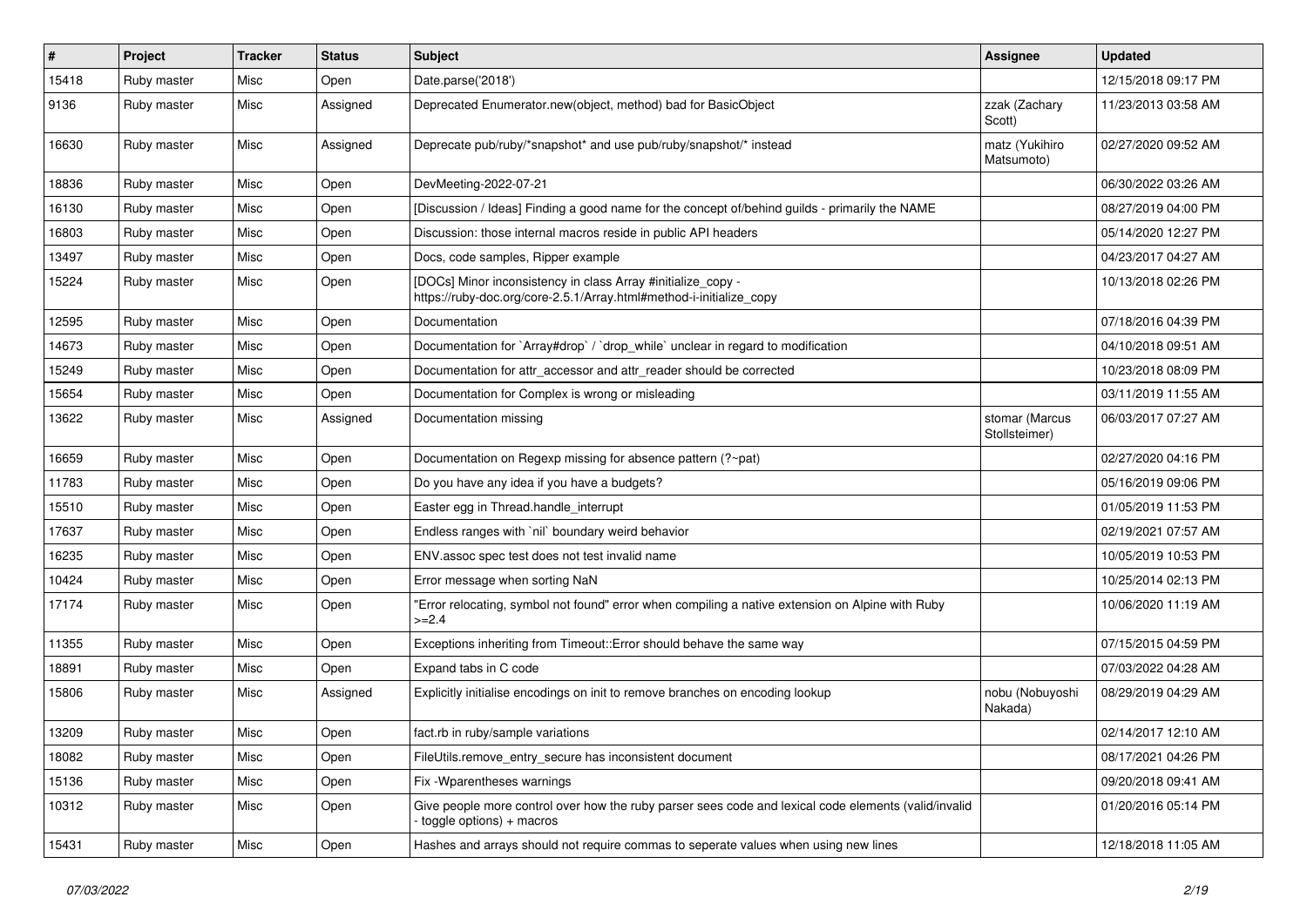| $\pmb{\sharp}$ | <b>Project</b> | <b>Tracker</b> | <b>Status</b> | <b>Subject</b>                                                                                                             | <b>Assignee</b>              | <b>Updated</b>      |
|----------------|----------------|----------------|---------------|----------------------------------------------------------------------------------------------------------------------------|------------------------------|---------------------|
| 16436          | Ruby master    | Misc           | Open          | hash missing #last method, make it not so consistent (it has #first)                                                       |                              | 01/06/2021 09:47 AM |
| 17199          | Ruby master    | Misc           | Open          | id outputed by inspect and to_s output does not allow to find actual object_id and vice-versa                              |                              | 10/20/2020 09:35 PM |
| 15744          | Ruby master    | Misc           | Open          | Improvement needed to documentation of 'Literals'                                                                          |                              | 06/24/2019 02:27 AM |
| 16512          | Ruby master    | Misc           | Assigned      | Improving `www.ruby-lang.org` reference by merging with `rubyreferences.github.io`                                         | zverok (Victor<br>Shepelev)  | 02/01/2022 12:28 PM |
| 12751          | Ruby master    | Misc           | Open          | Incompatibility of Ruby 3                                                                                                  |                              | 09/14/2016 12:48 PM |
| 10513          | Ruby master    | Misc           | Open          | instance eval yields the receiver, but is documented to yield no arguments                                                 | zzak (Zachary<br>Scott)      | 11/14/2014 10:29 PM |
| 18725          | Ruby master    | Misc           | Open          | IO#write and IO#wait writable block for write pipe if read pipe is closed in other thread on OpenBSD                       |                              | 04/13/2022 11:20 PM |
| 16160          | Ruby master    | Misc           | Open          | Lazy init thread local storage                                                                                             |                              | 09/22/2019 01:55 AM |
| 15007          | Ruby master    | Misc           | Open          | Let all Init_xxx and extension APIs frequently called from init code paths be considered cold                              | naruse (Yui<br>NARUSE)       | 12/06/2018 11:05 AM |
| 16124          | Ruby master    | Misc           | Assigned      | Let the transient heap belong to objspace                                                                                  | ko1 (Koichi<br>Sasada)       | 11/18/2019 08:48 AM |
| 14770          | Ruby master    | Misc           | Open          | [META] DevelopersMeeting                                                                                                   |                              | 05/17/2018 12:28 PM |
| 18888          | Ruby master    | Misc           | Open          | Migrate ruby-lang.org mail services to Google Domains and Google Workspace                                                 |                              | 06/30/2022 09:14 PM |
| 16267          | Ruby master    | Misc           | Open          | MinGW CI - add to Actions?                                                                                                 |                              | 10/21/2019 01:10 AM |
| 16114          | Ruby master    | Misc           | Open          | Naming of "beginless range"                                                                                                |                              | 10/08/2019 03:06 PM |
| 13634          | Ruby master    | Misc           | Open          | NilClass is lying about respond_to?(:clone)                                                                                |                              | 06/06/2017 08:27 AM |
| 10791          | Ruby master    | Misc           | Assigned      | [PATCH 1/1] Remove unnecessary passing value from doc for Observable                                                       |                              | 08/10/2018 10:51 AM |
| 10628          | Ruby master    | Misc           | Open          | Peformance of URI module                                                                                                   | naruse (Yui<br>NARUSE)       | 12/26/2014 04:08 PM |
| 17586          | Ruby master    | Misc           | Open          | Please run Windows CI in all std-lib repos                                                                                 |                              | 01/28/2021 02:34 PM |
| 16487          | Ruby master    | Misc           | Open          | Potential for SIMD usage in ruby-core                                                                                      |                              | 01/16/2020 05:25 AM |
| 17565          | Ruby master    | Misc           | Open          | Prefer use of access(2) in rb_file_load_ok() to check for existence of require'd files                                     |                              | 01/21/2021 08:52 PM |
| 18150          | Ruby master    | Misc           | Open          | Proposal: Deprecate leading zero syntax to declare octals, since it's extremely confusing (and Python<br>3 removed it too) |                              | 09/04/2021 03:21 AM |
| 13804          | Ruby master    | Misc           | Open          | Protected methods cannot be overridden                                                                                     |                              | 08/10/2017 09:41 PM |
| 18761          | Ruby master    | Misc           | Open          | provide an example wasm project                                                                                            | katei (Yuta Saito)           | 05/23/2022 11:01 AM |
| 18420          | Ruby master    | Misc           | Open          | Question about how to handle IO.pipe reader and writer when forking                                                        |                              | 12/22/2021 12:04 AM |
| 14692          | Ruby master    | Misc           | Open          | Question: Ruby stdlib's Option Parser                                                                                      | nobu (Nobuyoshi<br>Nakada)   | 04/22/2018 05:53 AM |
| 17053          | Ruby master    | Misc           | Open          | RDoc for Hash Keys                                                                                                         |                              | 07/28/2020 01:21 AM |
| 17376          | Ruby master    | Misc           | Assigned      | Reduce number of GitHub Actions                                                                                            | shyouhei<br>(Shyouhei Urabe) | 12/10/2020 11:50 AM |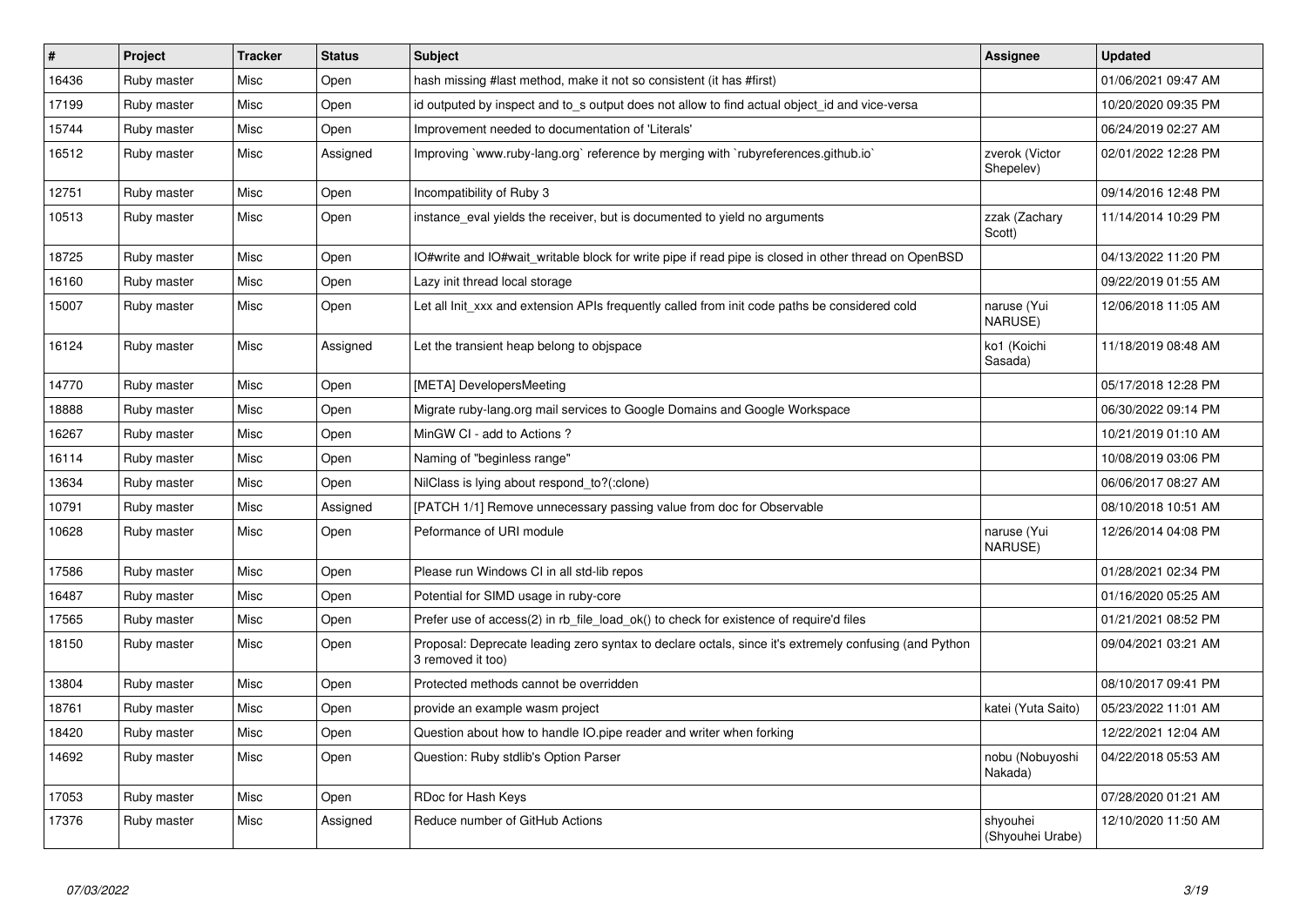| $\vert$ # | Project     | <b>Tracker</b> | <b>Status</b> | <b>Subject</b>                                                                                                                                        | Assignee                      | <b>Updated</b>      |
|-----------|-------------|----------------|---------------|-------------------------------------------------------------------------------------------------------------------------------------------------------|-------------------------------|---------------------|
| 15802     | Ruby master | Misc           | Open          | Reduce the minimum string buffer size from 127 to 63 bytes                                                                                            | ko1 (Koichi<br>Sasada)        | 07/30/2019 04:04 AM |
| 18371     | Ruby master | Misc           | Assigned      | Release branches (release information in general)                                                                                                     | naruse (Yui<br><b>NARUSE)</b> | 03/23/2022 10:32 PM |
| 10541     | Ruby master | Misc           | Open          | Remove shorthand string interpolation syntax                                                                                                          | matz (Yukihiro<br>Matsumoto)  | 10/08/2015 05:44 PM |
| 16747     | Ruby master | Misc           | Assigned      | Repository reorganization request                                                                                                                     | nobu (Nobuyoshi<br>Nakada)    | 05/22/2020 01:30 PM |
| 11295     | Ruby master | Misc           | Open          | Request for comments about error messages                                                                                                             |                               | 10/22/2015 09:12 AM |
| 16895     | Ruby master | Misc           | Open          | Request for cooperation: Try your applications/libraries with master branch and debug options                                                         |                               | 05/15/2020 11:51 PM |
| 13968     | Ruby master | Misc           | Open          | [Ruby 3.x perhaps] - A (minimal?) static variant of ruby                                                                                              |                               | 01/14/2018 03:24 PM |
| 14149     | Ruby master | Misc           | Open          | Ruby Birthday Thread - 25th years anniversary                                                                                                         |                               | 12/02/2017 01:40 AM |
| 16408     | Ruby master | Misc           | Open          | Ruby docs list incorrect method signatures for PTY::getpty/PTY::spawn                                                                                 |                               | 12/12/2019 05:12 PM |
| 16629     | Ruby master | Misc           | Open          | ruby-loco now built & saved on GitHub, both mingw & mswin builds                                                                                      |                               | 02/12/2020 01:53 PM |
| 15402     | Ruby master | Misc           | Open          | Shrinking excess retained memory of container types on promotion to uncollectible                                                                     |                               | 12/11/2018 08:43 PM |
| 18068     | Ruby master | Misc           | Open          | Silence LoadError only if it is for rubygems itself                                                                                                   | hsbt (Hiroshi<br>SHIBATA)     | 08/08/2021 02:21 PM |
| 17815     | Ruby master | Misc           | Open          | Snapcraft Ruby plugin                                                                                                                                 |                               | 04/20/2021 07:59 PM |
| 16025     | Ruby master | Misc           | Assigned      | 'st check for sizeof st index t' declared as array with a negative size (emscripten)                                                                  | nobu (Nobuyoshi<br>Nakada)    | 07/30/2019 11:20 AM |
| 10783     | Ruby master | Misc           | Open          | String#concat has an "appending" behavior                                                                                                             |                               | 08/08/2018 03:08 AM |
| 17591     | Ruby master | Misc           | Open          | Test frameworks and REPLs do not show deprecation warnings by default                                                                                 |                               | 02/17/2021 09:06 AM |
| 17662     | Ruby master | Misc           | Assigned      | The heredoc pattern used in tests does not syntax highlight correctly in many editors                                                                 | nobu (Nobuyoshi<br>Nakada)    | 06/30/2021 12:54 PM |
| 13787     | Ruby master | Misc           | Open          | The path to Ruby 3.x - would it be useful to have a separate thread here at the tracker, for discussions<br>and issues and ideas related to ruby 3.x? |                               | 08/08/2017 08:29 AM |
| 14735     | Ruby master | Misc           | Open          | thread-safe operations in a hash could be documented                                                                                                  |                               | 05/04/2018 01:09 PM |
| 18840     | Ruby master | Misc           | Open          | Top-level #using and other methods docs                                                                                                               |                               | 06/18/2022 07:12 PM |
| 15568     | Ruby master | Misc           | Open          | TracePoint(:raise)#parameters raises RuntimeError                                                                                                     |                               | 01/27/2019 12:02 AM |
| 12911     | Ruby master | Misc           | Assigned      | Translate docs                                                                                                                                        |                               | 11/24/2021 04:52 AM |
| 17154     | Ruby master | Misc           | Open          | Update Pathname Documentation to Clarify Expected Behavior                                                                                            | akr (Akira Tanaka)            | 09/05/2020 01:18 PM |
| 17309     | Ruby master | Misc           | Open          | URI.escape being deprecated, yet there is no replacement                                                                                              |                               | 11/11/2020 12:52 AM |
| 17569     | Ruby master | Misc           | Open          | 'uri' lib maintainership                                                                                                                              | akr (Akira Tanaka)            | 01/23/2021 10:42 AM |
| 16507     | Ruby master | Misc           | Open          | $=$ vs include? or match?                                                                                                                             |                               | 01/12/2020 11:27 PM |
| 9724      | Ruby master | Misc           | Open          | Warnings in Ruby: allow per-file directives to i.e. suppress warnings                                                                                 |                               | 04/10/2014 06:21 PM |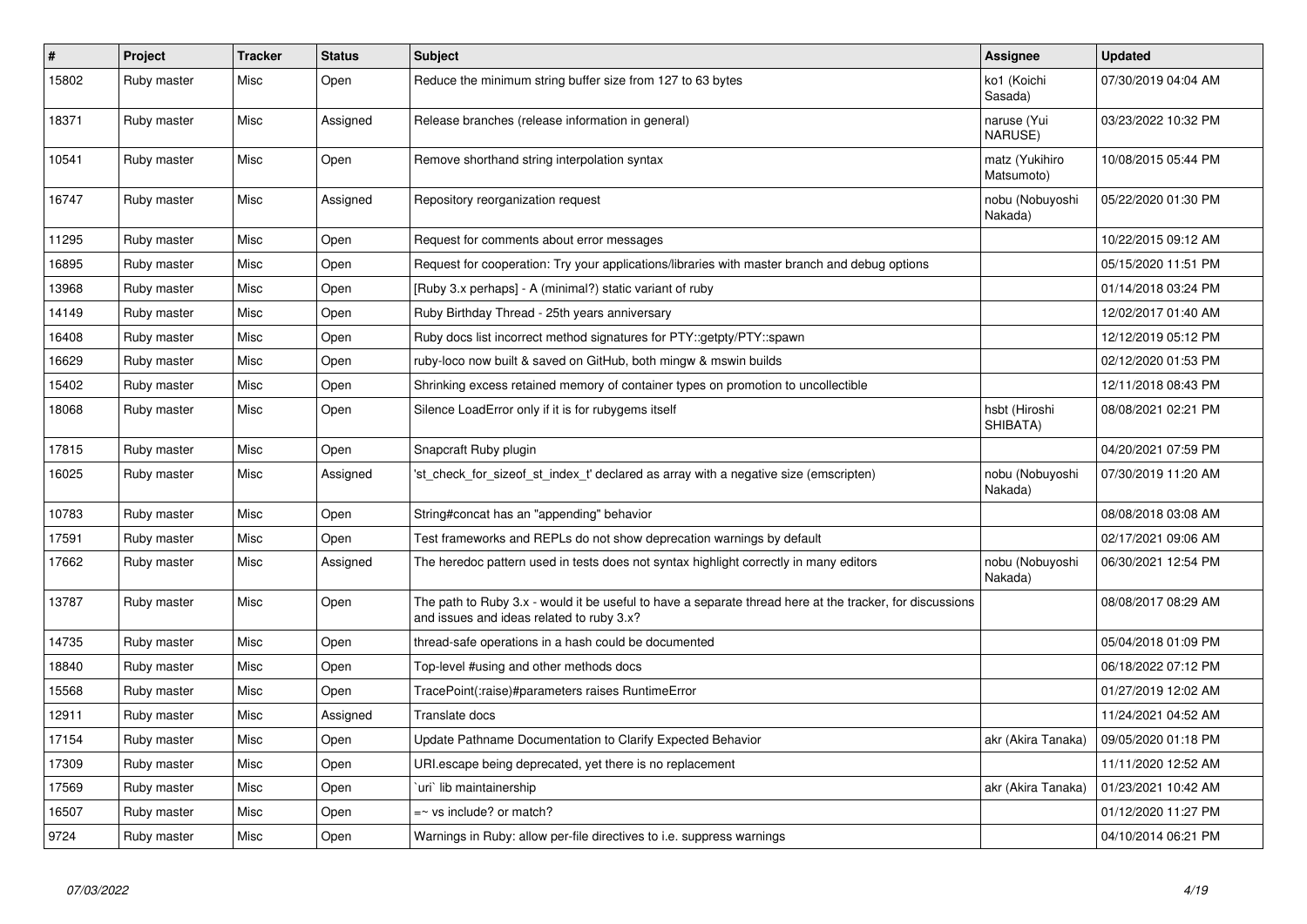| ∦     | Project     | <b>Tracker</b> | <b>Status</b> | <b>Subject</b>                                                                                                                              | <b>Assignee</b>                        | <b>Updated</b>      |
|-------|-------------|----------------|---------------|---------------------------------------------------------------------------------------------------------------------------------------------|----------------------------------------|---------------------|
| 16188 | Ruby master | Misc           | Open          | What are the performance implications of the new keyword arguments in 2.7 and 3.0?                                                          | jeremyevans0<br>(Jeremy Evans)         | 11/27/2019 04:45 PM |
| 14190 | Ruby master | Misc           | Open          | What are the semantics of \$SAFE?                                                                                                           |                                        | 12/15/2017 10:28 PM |
| 16157 | Ruby master | Misc           | Open          | What is the correct and *portable* way to do generic delegation?                                                                            |                                        | 10/15/2019 04:28 PM |
| 18352 | Ruby master | Misc           | Open          | What is the Hash#grep expected?                                                                                                             |                                        | 11/28/2021 10:39 PM |
| 16396 | Ruby master | Misc           | Open          | What is the reason for this behaviour of Find.find?                                                                                         |                                        | 12/09/2019 02:51 PM |
| 18587 | Ruby master | Misc           | Open          | What was the reason behind Ruby choosing SipHash for Hash?                                                                                  |                                        | 02/17/2022 12:02 AM |
| 14825 | Ruby master | Misc           | Open          | When redefining `attr xx` methods the visibility becomes `public`                                                                           |                                        | 06/05/2018 05:57 AM |
| 16464 | Ruby master | Misc           | Open          | Which core objects should support deconstruct/deconstruct keys?                                                                             |                                        | 12/30/2019 07:54 AM |
| 10983 | Ruby master | Misc           | Open          | Why blocks make Ruby methods 439% slower?                                                                                                   |                                        | 11/10/2015 06:21 AM |
| 14037 | Ruby master | Misc           | Open          | Writing doxygen document comments to static functions                                                                                       |                                        | 10/21/2017 07:48 AM |
| 15166 | Ruby master | Feature        | Assigned      | 2.5 times faster implementation than current gcd implmentation                                                                              | watson1978<br>(Shizuo Fujita)          | 04/26/2019 09:12 PM |
| 18332 | Ruby master | Feature        | Open          | a ? b                                                                                                                                       |                                        | 12/29/2021 04:38 AM |
| 12272 | Ruby master | Feature        | Open          | Accepting HTML entity name in string literal                                                                                                |                                        | 04/13/2016 05:16 AM |
| 12247 | Ruby master | Feature        | Open          | accept multiple arguments at Array#delete                                                                                                   |                                        | 04/04/2016 10:16 PM |
| 9347  | Ruby master | Feature        | Open          | Accept non callable argument to detect                                                                                                      | marcandre<br>(Marc-Andre<br>Lafortune) | 01/05/2018 09:00 PM |
| 16381 | Ruby master | Feature        | Open          | Accept resolv timeout in Net::HTTP                                                                                                          |                                        | 11/29/2019 04:38 PM |
| 9992  | Ruby master | Feature        | Open          | Access Modifiers (Internal Interfaces)                                                                                                      |                                        | 12/18/2017 03:04 PM |
| 12867 | Ruby master | Feature        | Open          | Add ability to check validity of a URL                                                                                                      |                                        | 12/23/2021 11:43 PM |
| 18812 | Ruby master | Feature        | Open          | Add ability to trace exit locations for YJIT                                                                                                |                                        | 06/01/2022 02:42 PM |
| 17834 | Ruby master | Feature        | Open          | Add a Bytes and BytesArray class that implement memoryview                                                                                  |                                        | 05/06/2021 02:22 PM |
| 18168 | Ruby master | Feature        | Open          | Add ActiveSupport deep transform values to Ruby                                                                                             |                                        | 09/15/2021 05:29 AM |
| 8042  | Ruby master | Feature        | Assigned      | Add Addrinfo#socket to create a socket that is not connected or bound                                                                       | matz (Yukihiro<br>Matsumoto)           | 12/25/2017 06:15 PM |
| 17155 | Ruby master | Feature        | Open          | Add a Diggable mixin                                                                                                                        |                                        | 09/05/2020 02:08 PM |
| 14758 | Ruby master | Feature        | Open          | Add a first-class support for isolated bounded packages / modules / contexts                                                                |                                        | 05/18/2018 09:13 AM |
| 17942 | Ruby master | Feature        | Open          | Add a `initialize(public @a, private @b)` shortcut syntax for defining public/private accessors for<br>instance vars as part of constructor |                                        | 12/13/2021 12:43 AM |
| 9185  | Ruby master | Feature        | Open          | Add alias_class_method or class_alias functionality                                                                                         |                                        | 01/05/2018 09:00 PM |
| 15541 | Ruby master | Feature        | Open          | Add alias symbolize_keys for symbolize_names kwarg for JSON.parse                                                                           |                                        | 01/15/2020 07:00 PM |
| 11181 | Ruby master | Feature        | Open          | Add a line directive to Ruby                                                                                                                | matz (Yukihiro<br>Matsumoto)           | 01/26/2016 02:04 AM |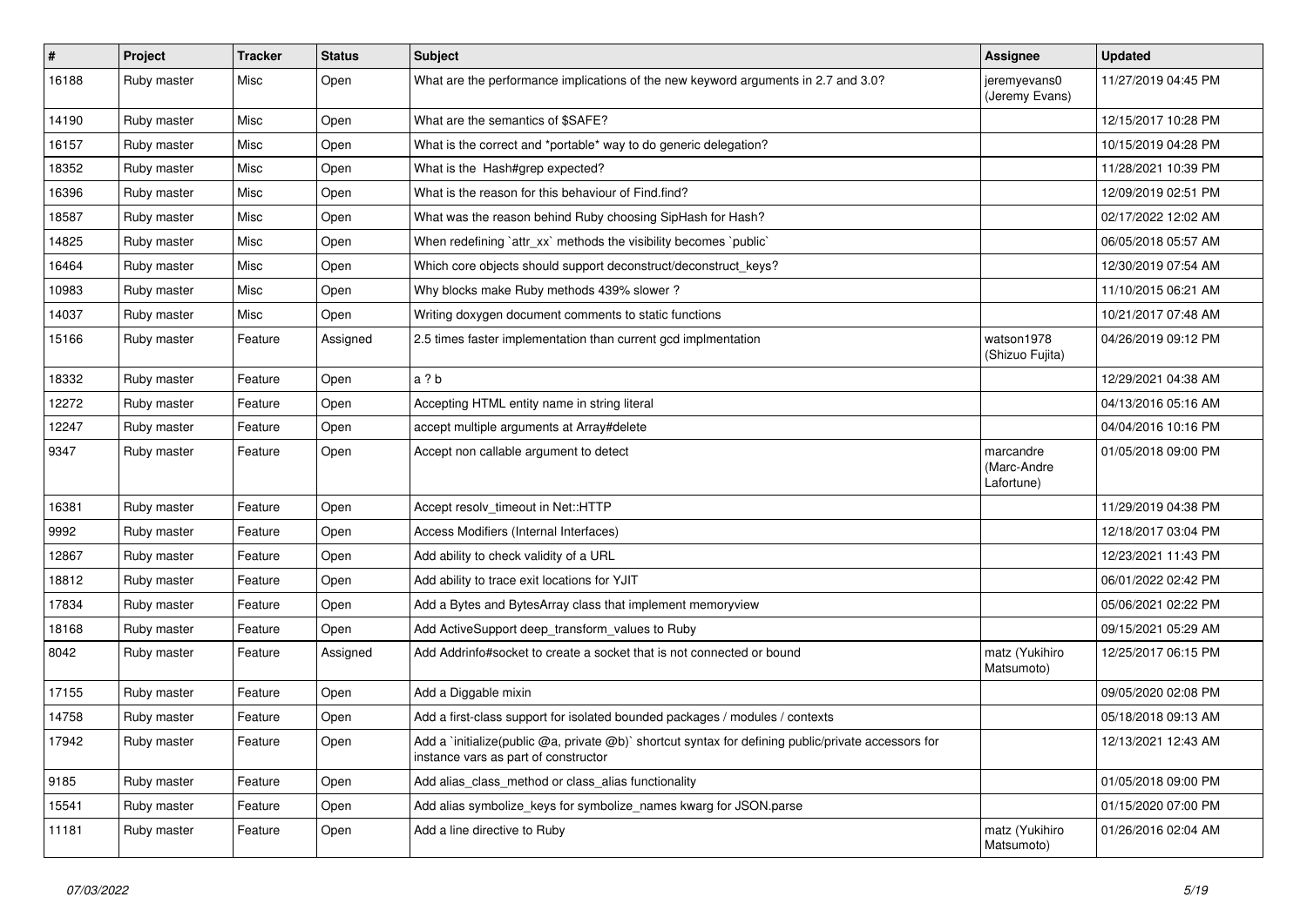| $\pmb{\#}$ | Project     | <b>Tracker</b> | <b>Status</b> | Subject                                                                                | <b>Assignee</b>              | <b>Updated</b>      |
|------------|-------------|----------------|---------------|----------------------------------------------------------------------------------------|------------------------------|---------------------|
| 7704       | Ruby master | Feature        | Open          | Add a list of enabled (experimental) language features.                                | matz (Yukihiro<br>Matsumoto) | 12/25/2017 06:15 PM |
| 15446      | Ruby master | Feature        | Open          | Add a method `String#each_match` to the Ruby core                                      |                              | 02/06/2019 08:00 AM |
| 13395      | Ruby master | Feature        | Open          | Add a method to check for not nil                                                      |                              | 09/30/2017 12:53 PM |
| 6682       | Ruby master | Feature        | Assigned      | Add a method to return an instance attached by a singleton class                       | shyouhei<br>(Shyouhei Urabe) | 12/25/2017 06:15 PM |
| 16761      | Ruby master | Feature        | Open          | Add an API to move the entire heap, as to make testing GC.compact compatibility easier |                              | 05/07/2020 04:03 PM |
| 16665      | Ruby master | Feature        | Open          | Add an Array#except_index method                                                       |                              | 03/15/2020 03:37 PM |
| 18762      | Ruby master | Feature        | Open          | Add an Array#undigits that compliments Integer#digits                                  |                              | 05/03/2022 08:08 PM |
| 13820      | Ruby master | Feature        | Open          | Add a nil coalescing operator                                                          |                              | 03/16/2021 03:34 PM |
| 6973       | Ruby master | Feature        | Assigned      | Add an #integral? method to Numeric to test for whole-number values                    | mrkn (Kenta<br>Murata)       | 12/25/2017 06:15 PM |
| 16946      | Ruby master | Feature        | Open          | Add an `intersperse` method                                                            |                              | 06/11/2020 01:47 AM |
| 18275      | Ruby master | Feature        | Open          | Add an option to define_method to not capture the surrounding environment              | ko1 (Koichi<br>Sasada)       | 12/03/2021 02:34 PM |
| 6309       | Ruby master | Feature        | Assigned      | Add a reference queue for weak references                                              | matz (Yukihiro<br>Matsumoto) | 08/23/2020 09:07 PM |
| 16913      | Ruby master | Feature        | Open          | Add `ARGF#each_io`                                                                     |                              | 05/25/2020 11:33 PM |
| 8626       | Ruby master | Feature        | Open          | Add a Set coercion method to the standard lib: Set(possible set)                       |                              | 12/23/2021 11:43 PM |
| 16012      | Ruby master | Feature        | Assigned      | Add a (small) test-install suite?                                                      | hsbt (Hiroshi<br>SHIBATA)    | 07/30/2019 08:13 AM |
| 18004      | Ruby master | Feature        | Open          | Add Async to the stdlib                                                                |                              | 11/26/2021 06:01 AM |
| 16244      | Ruby master | Feature        | Open          | Add a Time#before? and Time#after? method                                              |                              | 12/15/2019 12:59 AM |
| 18228      | Ruby master | Feature        | Open          | Add a 'timeout' option to 'IO.copy_stream'                                             |                              | 10/01/2021 05:10 AM |
| 18594      | Ruby master | Feature        | Open          | Add a #to_h method on URI::Generic                                                     |                              | 03/31/2022 01:18 PM |
| 12455      | Ruby master | Feature        | Open          | Add a way for class String to determine whether it has only numbers / digits or not    |                              | 07/20/2016 03:13 AM |
| 16018      | Ruby master | Feature        | Open          | Add a way to deprecate methods                                                         |                              | 09/02/2019 06:24 AM |
| 15222      | Ruby master | Feature        | Open          | Add a way to distinguish between Struct classes with and without keyword initializer   |                              | 10/11/2018 01:16 PM |
| 12244      | Ruby master | Feature        | Open          | Add a way to `integer - integer % num`                                                 | matz (Yukihiro<br>Matsumoto) | 05/17/2016 06:05 AM |
| 16150      | Ruby master | Feature        | Open          | Add a way to request a frozen string from to_s                                         |                              | 06/03/2022 04:42 PM |
| 11148      | Ruby master | Feature        | Open          | Add a way to require files, but not raise an exception when the file isn't found       |                              | 05/13/2015 05:57 PM |
| 18593      | Ruby master | Feature        | Open          | Add back URI.escape                                                                    |                              | 02/18/2022 07:45 PM |
| 12802      | Ruby master | Feature        | Open          | Add BLAKE2 support to Digest                                                           |                              | 09/02/2019 05:58 AM |
| 14066      | Ruby master | Feature        | Assigned      | Add CAA DNS RR on Resolv                                                               | akr (Akira Tanaka)           | 11/10/2017 06:50 AM |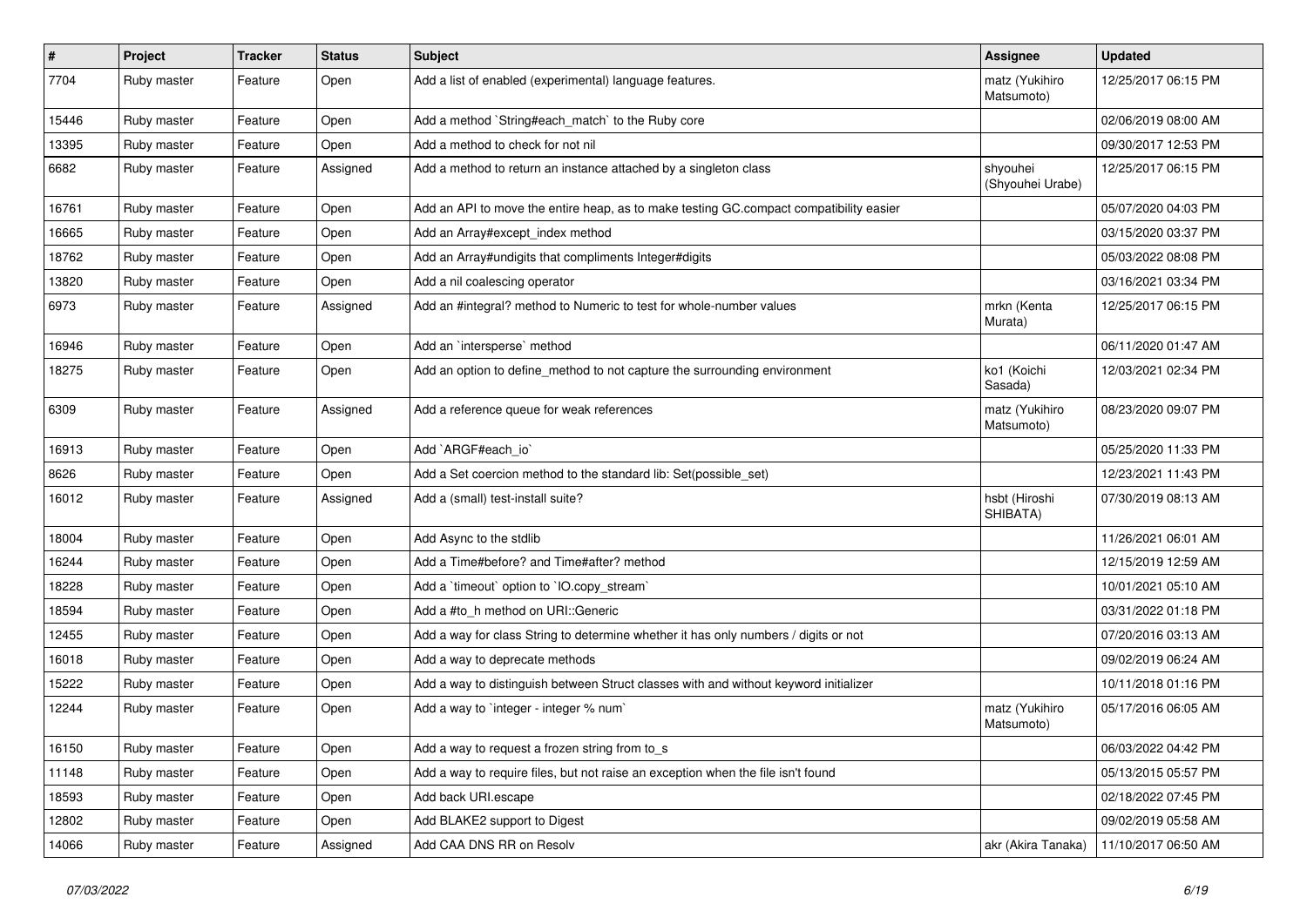| $\vert$ # | <b>Project</b> | <b>Tracker</b> | <b>Status</b> | <b>Subject</b>                                                                             | <b>Assignee</b>                      | <b>Updated</b>      |
|-----------|----------------|----------------|---------------|--------------------------------------------------------------------------------------------|--------------------------------------|---------------------|
| 16282     | Ruby master    | Feature        | Open          | Add "call data" wrapper IMEMO object so inline cache can be updated                        |                                      | 10/29/2019 12:13 AM |
| 11373     | Ruby master    | Feature        | Open          | Add command line option to query valid values for --dump                                   |                                      | 07/27/2021 11:09 AM |
| 13263     | Ruby master    | Feature        | Open          | Add companion integer nth-root method to recent Integer#isgrt                              |                                      | 04/05/2017 12:49 AM |
| 15393     | Ruby master    | Feature        | Open          | Add compilation flags to freeze Array and Hash literals                                    |                                      | 01/15/2019 12:15 AM |
| 17496     | Ruby master    | Feature        | Open          | Add constant Math::TAU                                                                     |                                      | 01/13/2021 05:47 AM |
| 18146     | Ruby master    | Feature        | Open          | Add `delete_prefix` and `delete_suffix` to `Pathname`                                      |                                      | 09/03/2021 04:59 AM |
| 14618     | Ruby master    | Feature        | Open          | Add display width method to String for CLI                                                 |                                      | 03/21/2018 04:00 AM |
| 16937     | Ruby master    | Feature        | Assigned      | Add DNS over HTTP to Resolv                                                                | akr (Akira Tanaka)                   | 12/10/2020 09:15 AM |
| 15590     | Ruby master    | Feature        | Open          | Add dups to Array to find duplicates                                                       |                                      | 02/08/2019 10:00 AM |
| 11577     | Ruby master    | Feature        | Open          | Add encodeURIComponent compatible API for URI                                              |                                      | 10/09/2015 01:40 PM |
| 14077     | Ruby master    | Feature        | Open          | Add Encoding::FILESYSTEM and Encoding::LOCALE constants                                    |                                      | 11/03/2017 09:31 PM |
| 5970      | Ruby master    | Feature        | Assigned      | Add Enumerable#join with same semantics as Array#join                                      | matz (Yukihiro<br>Matsumoto)         | 12/25/2017 06:15 PM |
| 14399     | Ruby master    | Feature        | Open          | Add Enumerable#product                                                                     |                                      | 08/11/2019 09:34 PM |
| 14593     | Ruby master    | Feature        | Open          | Add `Enumerator#concat`                                                                    |                                      | 03/08/2018 09:15 PM |
| 16833     | Ruby master    | Feature        | Open          | Add Enumerator#empty?                                                                      |                                      | 05/06/2020 07:55 PM |
| 18438     | Ruby master    | Feature        | Open          | Add `Exception#additional_message` to show additional error information                    |                                      | 02/07/2022 02:55 AM |
| 8960      | Ruby master    | Feature        | Assigned      | Add Exception#backtrace locations                                                          | ko1 (Koichi<br>Sasada)               | 11/25/2016 02:15 PM |
| 18564     | Ruby master    | Feature        | Open          | Add Exception#detailed_message                                                             | mame (Yusuke<br>Endoh)               | 02/01/2022 08:06 PM |
| 13696     | Ruby master    | Feature        | Open          | Add exchange and noreplace options to File.rename                                          | Glass_saga<br>(Masaki<br>Matsushita) | 12/01/2017 04:34 PM |
| 14092     | Ruby master    | Feature        | Open          | Add extension key argument to Tempfile                                                     |                                      | 11/08/2017 06:47 PM |
| 13893     | Ruby master    | Feature        | Open          | Add Fiber#[] and Fiber#[]= and restore Thread#[] and Thread#[]= to their original behavior |                                      | 08/14/2020 01:48 AM |
| 11583     | Ruby master    | Feature        | Open          | Add File#unlink                                                                            |                                      | 10/12/2015 05:40 AM |
| 17165     | Ruby master    | Feature        | Open          | Add `filter` and `flatten` keywords to `Enumerable#map`                                    |                                      | 09/13/2020 09:41 AM |
| 16929     | Ruby master    | Feature        | Open          | Add GC.start(compact: true)                                                                |                                      | 06/01/2020 03:42 PM |
| 13924     | Ruby master    | Feature        | Open          | Add headings/hints to RubyVM::InstructionSequence#disasm                                   |                                      | 09/20/2017 01:40 PM |
| 9556      | Ruby master    | Feature        | Open          | Add HTTP#get block functionality to HTTP.get                                               |                                      | 02/23/2014 05:53 AM |
| 10481     | Ruby master    | Feature        | Assigned      | Add "if" and "unless" clauses to rescue statements                                         | matz (Yukihiro<br>Matsumoto)         | 01/18/2015 02:46 PM |
| 7362      | Ruby master    | Feature        | Assigned      | Adding Pathname#start with?                                                                | akr (Akira Tanaka)                   | 12/25/2017 06:15 PM |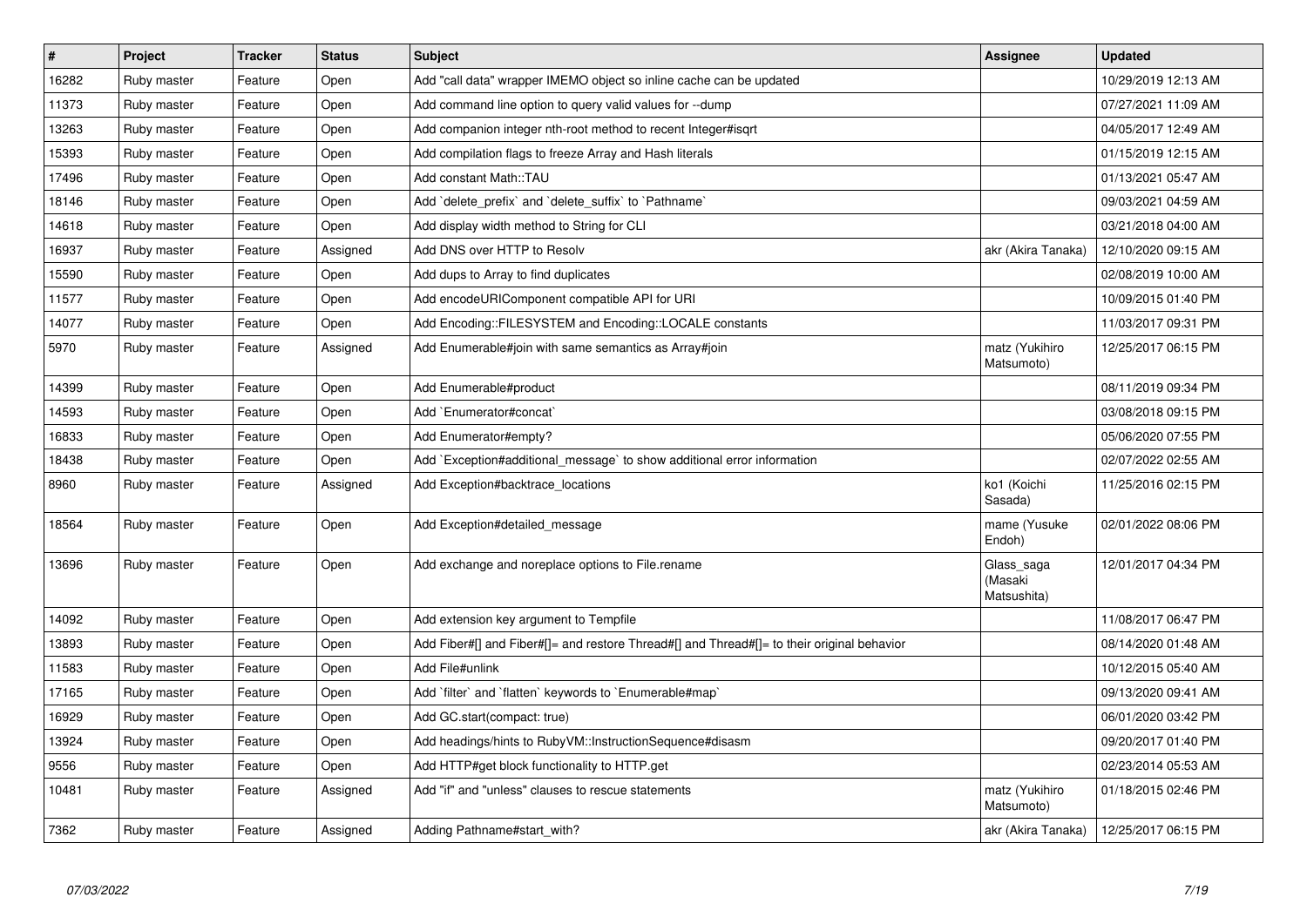| $\pmb{\#}$ | Project     | <b>Tracker</b> | <b>Status</b> | <b>Subject</b>                                                                                                                         | <b>Assignee</b>              | <b>Updated</b>      |
|------------|-------------|----------------|---------------|----------------------------------------------------------------------------------------------------------------------------------------|------------------------------|---------------------|
| 14476      | Ruby master | Feature        | Assigned      | Adding same_all? for checking whether all items in an Array are same                                                                   | mrkn (Kenta<br>Murata)       | 08/28/2020 01:10 PM |
| 14404      | Ruby master | Feature        | Open          | Adding writev support to IO#write_nonblock                                                                                             |                              | 01/29/2018 12:29 AM |
| 10489      | Ruby master | Feature        | Open          | Add inherit method for clearer and multiple inheritance                                                                                | matz (Yukihiro<br>Matsumoto) | 12/10/2020 08:53 AM |
| 18835      | Ruby master | Feature        | Open          | Add InstructionSequence#type method                                                                                                    |                              | 06/16/2022 10:30 PM |
| 17830      | Ruby master | Feature        | Open          | Add Integer#previous and Integer#prev                                                                                                  | matz (Yukihiro<br>Matsumoto) | 04/27/2021 11:35 PM |
| 16245      | Ruby master | Feature        | Open          | Add interfaces to count and measure size all IMEMO objects                                                                             |                              | 10/17/2019 09:16 PM |
| 16757      | Ruby master | Feature        | Open          | Add intersection to Range                                                                                                              |                              | 01/22/2022 07:26 AM |
| 17833      | Ruby master | Feature        | Open          | add IO.readinto(b) where b is a bytes like object that is you can get a memoryview from                                                |                              | 06/30/2021 02:36 PM |
| 17326      | Ruby master | Feature        | Open          | Add Kernel#must! to the standard library                                                                                               |                              | 06/22/2022 04:10 PM |
| 11597      | Ruby master | Feature        | Open          | Add Linux-specific setfsuid(2)/setfsgid(2)                                                                                             |                              | 10/15/2015 10:08 PM |
| 16231      | Ruby master | Feature        | Open          | Add #location to Net::HTTPResponse                                                                                                     |                              | 10/06/2019 11:14 PM |
| 14122      | Ruby master | Feature        | Open          | Add LogicError                                                                                                                         |                              | 06/17/2019 11:47 PM |
| 18179      | Ruby master | Feature        | Open          | Add Math methods to Numeric                                                                                                            |                              | 03/24/2022 02:54 PM |
| 16899      | Ruby master | Feature        | Open          | Add method `Array#both end`                                                                                                            |                              | 05/18/2020 01:44 AM |
| 7876       | Ruby master | Feature        | Open          | Add method for accessing Class from within Singleton Class                                                                             | matz (Yukihiro<br>Matsumoto) | 12/25/2017 06:15 PM |
| 4818       | Ruby master | Feature        | Assigned      | Add method marshalable?                                                                                                                | matz (Yukihiro<br>Matsumoto) | 12/25/2017 06:15 PM |
| 8994       | Ruby master | Feature        | Open          | add methods for Float to get if an NaN is quiet or not, also add class methods for Float to "generate"<br>an quiet NaN and an loud NaN |                              | 10/21/2019 10:38 PM |
| 15571      | Ruby master | Feature        | Open          | Add methods: iroot, root, and roots                                                                                                    |                              | 01/30/2019 06:17 PM |
| 14771      | Ruby master | Feature        | Open          | Add method to create DNS resource from data string                                                                                     |                              | 05/17/2018 10:43 PM |
| 9779       | Ruby master | Feature        | Open          | Add Module#descendents                                                                                                                 |                              | 01/05/2018 09:00 PM |
| 17753      | Ruby master | Feature        | Open          | Add Module#namespace                                                                                                                   |                              | 07/02/2022 05:01 AM |
| 8275       | Ruby master | Feature        | Open          | Add Module#public const get                                                                                                            |                              | 12/23/2021 11:43 PM |
| 18418      | Ruby master | Feature        | Open          | Add Net::HTTP#security_level=                                                                                                          |                              | 12/19/2021 11:58 AM |
| 18675      | Ruby master | Feature        | Open          | Add new exception class for resolv timeouts                                                                                            |                              | 04/01/2022 11:22 PM |
| 17406      | Ruby master | Feature        | Open          | Add `NoMatchingPatternError#depth`                                                                                                     |                              | 12/19/2020 03:18 PM |
| 18809      | Ruby master | Feature        | Open          | Add Numeric#ceildiv                                                                                                                    |                              | 06/21/2022 06:21 PM |
| 9585       | Ruby master | Feature        | Open          | Add Object#in? to make ruby easier to read                                                                                             |                              | 03/15/2014 04:49 PM |
| 8751       | Ruby master | Feature        | Open          | Add offsets to method#source_location                                                                                                  |                              | 12/23/2021 11:43 PM |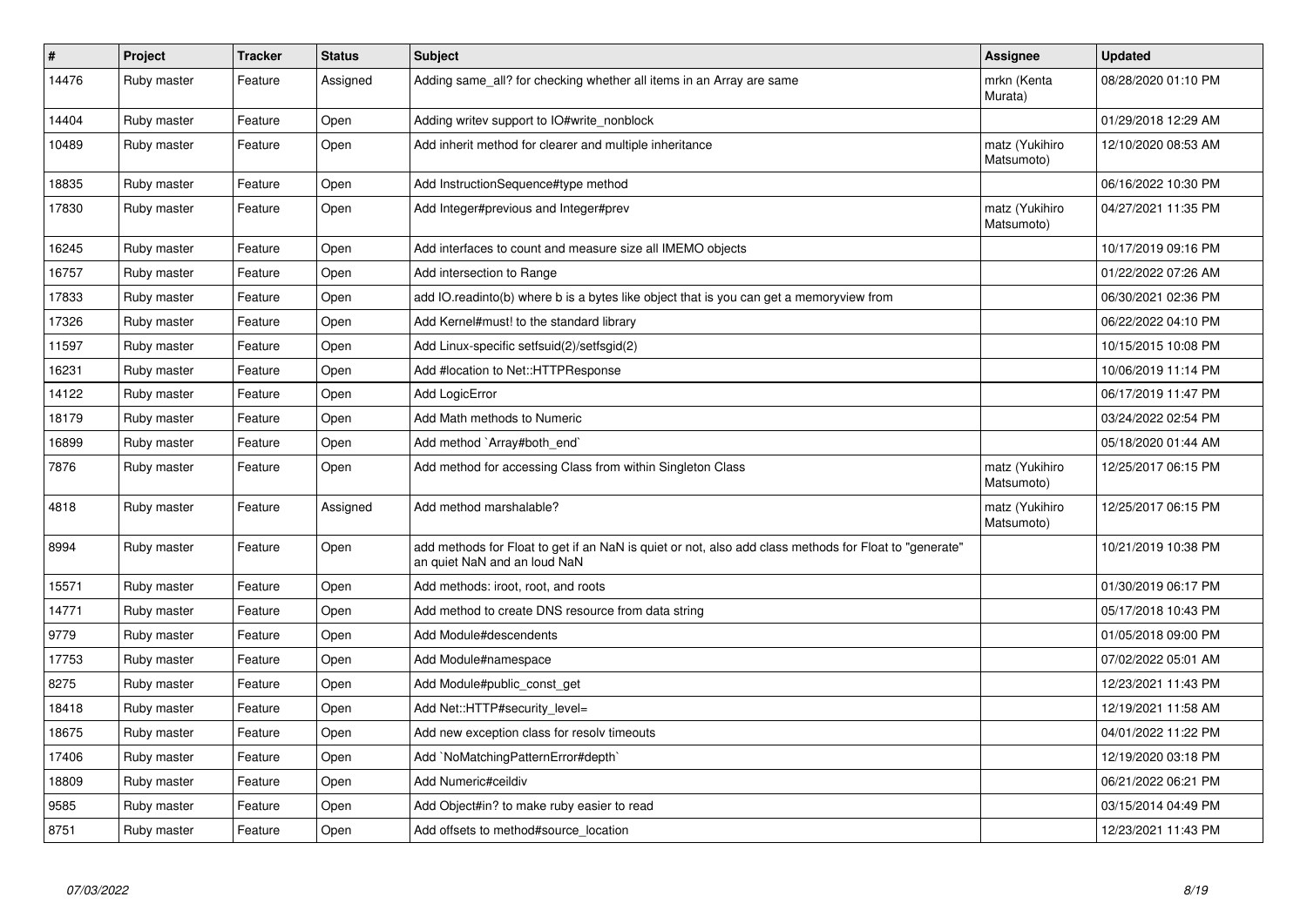| $\vert$ # | Project     | <b>Tracker</b> | <b>Status</b> | <b>Subject</b>                                          | <b>Assignee</b>                        | <b>Updated</b>      |
|-----------|-------------|----------------|---------------|---------------------------------------------------------|----------------------------------------|---------------------|
| 8576      | Ruby master | Feature        | Assigned      | Add optimized method type for constant value methods    | ko1 (Koichi<br>Sasada)                 | 12/25/2017 06:15 PM |
| 6842      | Ruby master | Feature        | Assigned      | Add Optional Arguments to String#strip                  | matz (Yukihiro<br>Matsumoto)           | 08/24/2016 05:50 AM |
| 7654      | Ruby master | Feature        | Open          | Add optional code block to IO::readlines                | matz (Yukihiro<br>Matsumoto)           | 12/25/2017 06:15 PM |
| 15815     | Ruby master | Feature        | Open          | Add option to raise NoMethodError for OpenStruct        | marcandre<br>(Marc-Andre<br>Lafortune) | 09/28/2020 02:11 AM |
| 5461      | Ruby master | Feature        | Assigned      | Add pipelining to Net::HTTP                             | naruse (Yui<br>NARUSE)                 | 12/25/2017 06:15 PM |
| 13765     | Ruby master | Feature        | Open          | Add Proc#bind                                           |                                        | 07/26/2017 01:31 PM |
| 18774     | Ruby master | Feature        | Open          | Add Queue#pop(timeout:)                                 |                                        | 05/20/2022 12:27 AM |
| 13933     | Ruby master | Feature        | Open          | Add Range#empty?                                        |                                        | 10/25/2017 09:19 AM |
| 11917     | Ruby master | Feature        | Open          | Add Range#length as an alias for size                   |                                        | 01/30/2016 07:01 AM |
| 14777     | Ruby master | Feature        | Open          | Add Range#offset?                                       |                                        | 05/19/2018 03:50 PM |
| 18515     | Ruby master | Feature        | Open          | Add Range#reverse_each implementation for performance   |                                        | 01/31/2022 02:23 AM |
| 7883      | Ruby master | Feature        | Open          | Add Regex#to_proc                                       | matz (Yukihiro<br>Matsumoto)           | 12/25/2017 06:15 PM |
| 15217     | Ruby master | Feature        | Open          | Add Resolv.current_resolver                             |                                        | 10/08/2018 11:18 PM |
| 11312     | Ruby master | Feature        | Open          | Add Resolv::DNS::Resource::IN::SPF                      | akr (Akira Tanaka)                     | 07/01/2015 03:26 AM |
| 17134     | Ruby master | Feature        | Open          | Add resolv timeout to TCPSocket                         |                                        | 12/10/2020 09:09 AM |
| 13639     | Ruby master | Feature        | Open          | Add "RTMIN" and "RTMAX" to Signal.list                  |                                        | 08/31/2017 09:06 AM |
| 14833     | Ruby master | Feature        | Open          | Add RubyVM::AST::Node#pretty_print                      |                                        | 06/07/2018 02:56 PM |
| 17375     | Ruby master | Feature        | Open          | Add scheduler callbacks for transferring fibers         |                                        | 12/07/2020 11:31 PM |
| 17208     | Ruby master | Feature        | Open          | Add `Set#compact` and `Set#compact!` methods            |                                        | 11/05/2020 10:44 AM |
| 17325     | Ruby master | Feature        | Open          | Adds Fiber#cancel, which forces a Fiber to break/return |                                        | 11/19/2020 12:34 AM |
| 14114     | Ruby master | Feature        | Open          | Add #step for Array, Enumerable, Enumerator             |                                        | 06/24/2019 05:00 PM |
| 14033     | Ruby master | Feature        | Open          | Add String#append                                       |                                        | 08/08/2018 03:01 AM |
| 14919     | Ruby master | Feature        | Open          | Add String#byteinsert                                   |                                        | 07/18/2018 01:29 PM |
| 13626     | Ruby master | Feature        | Open          | Add String#byteslice!                                   |                                        | 07/03/2018 11:07 PM |
| 9043      | Ruby master | Feature        | Open          | Add String#f method as shortcut for #freeze             | matz (Yukihiro<br>Matsumoto)           | 01/05/2018 09:00 PM |
| 10574     | Ruby master | Feature        | Open          | Add String#Ichomp and String.Ichomp!                    | matz (Yukihiro<br>Matsumoto)           | 12/15/2014 04:34 PM |
| 10869     | Ruby master | Feature        | Open          | Add support for option to pre-compile Ruby files        |                                        | 02/23/2015 11:08 AM |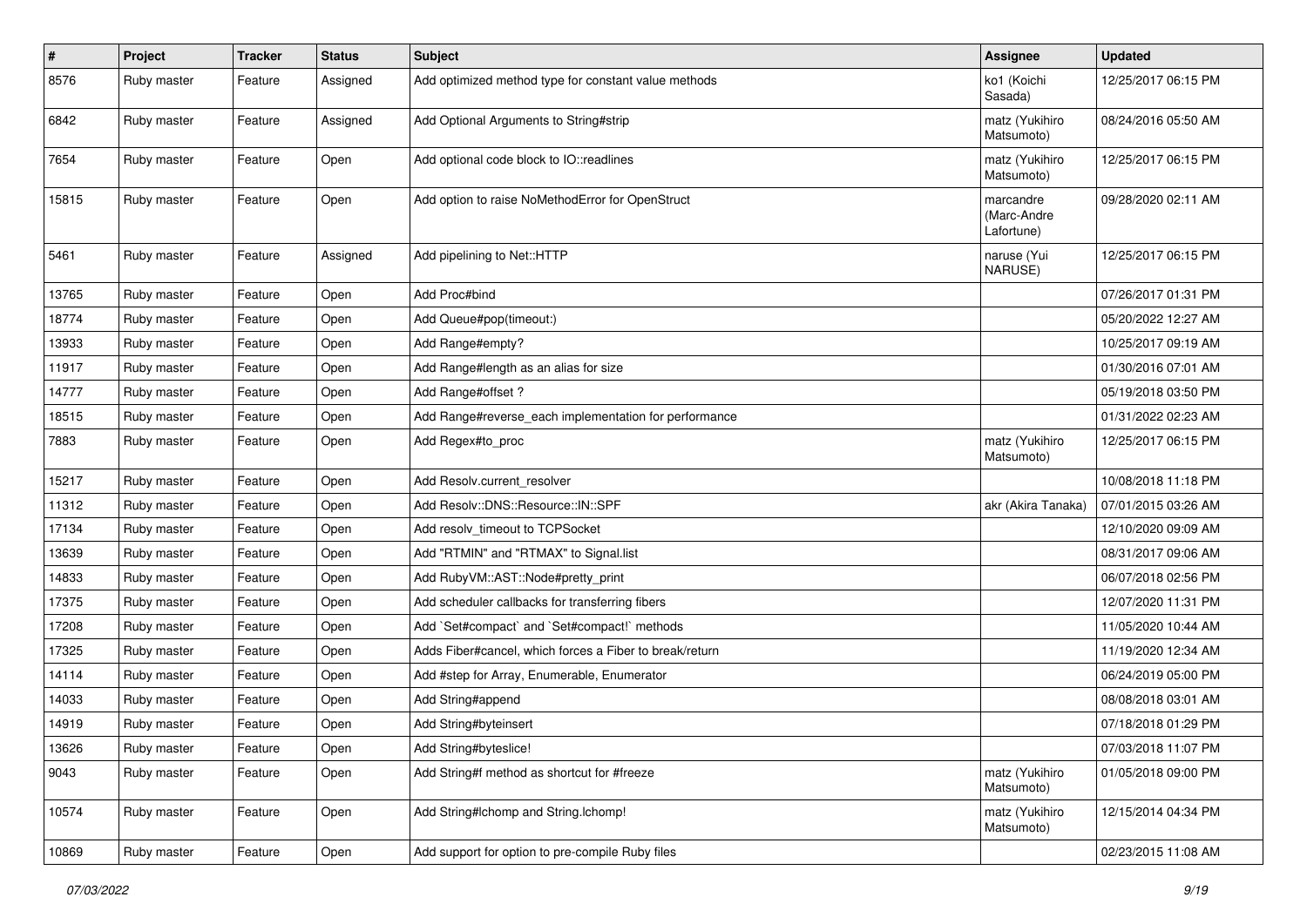| #     | Project     | <b>Tracker</b> | <b>Status</b> | <b>Subject</b>                                                                                    | <b>Assignee</b>              | <b>Updated</b>      |
|-------|-------------|----------------|---------------|---------------------------------------------------------------------------------------------------|------------------------------|---------------------|
| 15560 | Ruby master | Feature        | Open          | Add support for read/write offsets.                                                               |                              | 01/26/2019 11:03 AM |
| 12115 | Ruby master | Feature        | Open          | Add Symbol#call to allow to_proc shorthand with arguments                                         |                              | 11/16/2018 09:49 AM |
| 5478  | Ruby master | Feature        | Open          | Add syntax to import Set into core                                                                |                              | 09/02/2020 12:24 PM |
| 5945  | Ruby master | Feature        | Assigned      | Add the ability to mark a at_exit as process-local.                                               | matz (Yukihiro<br>Matsumoto) | 10/10/2018 08:29 AM |
| 16425 | Ruby master | Feature        | Open          | Add Thread#dig                                                                                    |                              | 12/17/2019 12:15 AM |
| 8640  | Ruby master | Feature        | Open          | Add Time#elapsed to return nanoseconds since creation                                             |                              | 12/23/2021 11:43 PM |
| 10829 | Ruby master | Feature        | Open          | Add to_proc method to the Array class                                                             |                              | 12/23/2021 11:43 PM |
| 16137 | Ruby master | Feature        | Open          | Add $==$ to UnboundMethod                                                                         |                              | 09/07/2019 11:05 AM |
| 8967  | Ruby master | Feature        | Open          | add uninclude and unextend method                                                                 |                              | 09/30/2013 02:18 PM |
| 9887  | Ruby master | Feature        | Open          | Add uninclude please                                                                              |                              | 05/31/2014 01:33 PM |
| 9929  | Ruby master | Feature        | Open          | add with_default method to Hash                                                                   |                              | 06/11/2014 12:08 AM |
| 15456 | Ruby master | Feature        | Open          | Adopt some kind of consistent versioning mechanism                                                |                              | 02/07/2019 06:26 PM |
| 11660 | Ruby master | Feature        | Open          | a falsy value (similar to js undefined) that facilitates forwarding of default arguments          |                              | 11/05/2019 07:33 PM |
| 15036 | Ruby master | Feature        | Open          | after upgrade when run apt upgrade metasploit                                                     |                              | 12/23/2021 11:43 PM |
| 15804 | Ruby master | Feature        | Open          | A generic method to resolve the indexing on a sequence                                            |                              | 04/28/2019 12:54 PM |
| 7614  | Ruby master | Feature        | Open          | alias accessor                                                                                    | matz (Yukihiro<br>Matsumoto) | 12/25/2017 06:15 PM |
| 8016  | Ruby master | Feature        | Assigned      | Alias __FILE__ and __LINE__ as methods                                                            | matz (Yukihiro<br>Matsumoto) | 12/25/2017 06:15 PM |
| 16781 | Ruby master | Feature        | Open          | alias :fold :reduce                                                                               |                              | 05/16/2020 08:28 AM |
| 12145 | Ruby master | Feature        | Open          | Aliashood between 'size' and 'length' is not consistent                                           |                              | 06/27/2019 10:02 PM |
| 17773 | Ruby master | Feature        | Open          | Alias `Numeric#zero?` and `Float#zero?` as `Numeric#empty?` and `Float#empty?`                    |                              | 04/02/2021 03:39 PM |
| 9784  | Ruby master | Feature        | Open          | Alias URI#merge to URI#join                                                                       |                              | 04/29/2014 05:42 AM |
| 17356 | Ruby master | Feature        | Open          | Alignment of memory allocated through Fiddle struct's malloc                                      |                              | 12/02/2020 11:06 AM |
| 18559 | Ruby master | Feature        | Open          | Allocation tracing: Objects created by the parser are attributed to Kernel.require                |                              | 06/28/2022 12:21 PM |
| 17279 | Ruby master | Feature        | Open          | Allow a negative step in Range#step with a block                                                  | matz (Yukihiro<br>Matsumoto) | 10/22/2020 02:23 AM |
| 13890 | Ruby master | Feature        | Open          | Allow a regexp as an argument to 'count', to count more interesting things than single characters |                              | 12/30/2017 04:37 AM |
| 5582  | Ruby master | Feature        | Assigned      | Allow clone of singleton methods on a BasicObject                                                 | matz (Yukihiro<br>Matsumoto) | 12/25/2017 06:15 PM |
| 14463 | Ruby master | Feature        | Open          | Allow comments to precede dots in member expressions                                              |                              | 12/23/2021 11:43 PM |
| 12968 | Ruby master | Feature        | Open          | Allow default value via block for Integer(), Float() and Rational()                               |                              | 06/28/2017 05:53 PM |
| 6452  | Ruby master | Feature        | Assigned      | Allow extend to override class methods                                                            | matz (Yukihiro<br>Matsumoto) | 12/10/2020 08:53 AM |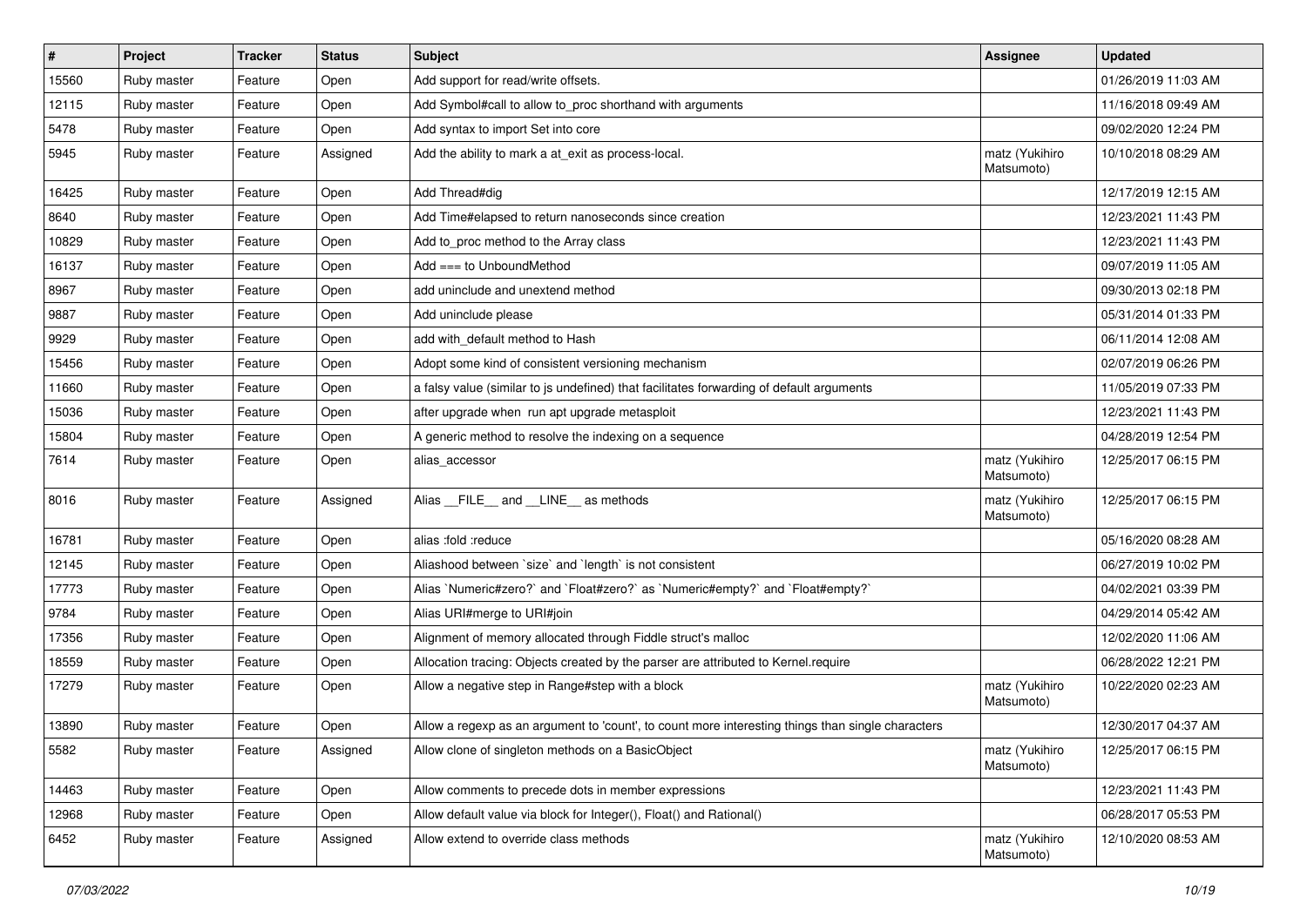| #     | Project     | <b>Tracker</b> | <b>Status</b> | <b>Subject</b>                                                                                                          | <b>Assignee</b>                      | <b>Updated</b>      |
|-------|-------------|----------------|---------------|-------------------------------------------------------------------------------------------------------------------------|--------------------------------------|---------------------|
| 13821 | Ruby master | Feature        | Assigned      | Allow fibers to be resumed across threads                                                                               | ko1 (Koichi<br>Sasada)               | 02/15/2019 10:09 AM |
| 7436  | Ruby master | Feature        | Assigned      | Allow for a "granularity" flag for backtrace locations                                                                  | matz (Yukihiro<br>Matsumoto)         | 12/25/2017 06:15 PM |
| 16739 | Ruby master | Feature        | Open          | Allow Hash#keys and Hash#values to accept a block for filtering output                                                  |                                      | 07/10/2020 04:09 PM |
| 10404 | Ruby master | Feature        | Open          | Allow individual finalizers to be removed with ObjectSpace.undefine_finalizer                                           | matz (Yukihiro<br>Matsumoto)         | 10/20/2014 08:14 AM |
| 5617  | Ruby master | Feature        | Assigned      | Allow install RubyGems into dediceted directory                                                                         | hsbt (Hiroshi<br>SHIBATA)            | 05/16/2018 09:15 AM |
| 8678  | Ruby master | Feature        | Assigned      | Allow invalid string to work with regexp                                                                                | matz (Yukihiro<br>Matsumoto)         | 01/05/2018 09:00 PM |
| 2631  | Ruby master | Feature        | Assigned      | Allow IO#reopen to take a block                                                                                         | Glass_saga<br>(Masaki<br>Matsushita) | 05/24/2018 01:22 PM |
| 12023 | Ruby master | Feature        | Open          | Allow ivars to be used as method arguments                                                                              |                                      | 01/27/2016 09:58 AM |
| 15419 | Ruby master | Feature        | Open          | Allow Kernel#tap to be invoked with arguments like Kernel#send                                                          |                                      | 12/23/2021 11:43 PM |
| 18690 | Ruby master | Feature        | Open          | Allow `Kernel#then` to take arguments                                                                                   |                                      | 05/10/2022 06:16 PM |
| 12281 | Ruby master | Feature        | Assigned      | Allow lexically scoped use of refinements with `using {}` block syntax                                                  | shugo (Shugo<br>Maeda)               | 06/13/2016 07:44 AM |
| 10528 | Ruby master | Feature        | Open          | Allow line breaks instead of commas in arrays, hashes, argument lists, etc.                                             |                                      | 12/23/2021 11:43 PM |
| 12057 | Ruby master | Feature        | Open          | Allow methods with 'yield' to be called without a block                                                                 |                                      | 12/23/2021 11:43 PM |
| 16037 | Ruby master | Feature        | Open          | Allow multiple single/double-splatted variables in `in` pattern matching and introduce<br>non-greedy-splatted variables |                                      | 08/04/2019 04:47 AM |
| 18617 | Ruby master | Feature        | Open          | Allow multiples keys in Hash#[] acting like Hash#dig                                                                    |                                      | 03/10/2022 01:36 PM |
| 17785 | Ruby master | Feature        | Open          | Allow named parameters to be keywords                                                                                   | matz (Yukihiro<br>Matsumoto)         | 12/17/2021 06:10 PM |
| 8046  | Ruby master | Feature        | Open          | allow Object#extend to take a block                                                                                     |                                      | 12/25/2017 06:15 PM |
| 12969 | Ruby master | Feature        | Open          | Allow optional parameter in String#strip and related                                                                    |                                      | 01/20/2017 08:19 AM |
| 16667 | Ruby master | Feature        | Open          | Allow parameters to Symbol#to_proc and Method#to_proc                                                                   |                                      | 03/03/2020 03:40 PM |
| 18408 | Ruby master | Feature        | Assigned      | Allow pattern match to set instance variables                                                                           | ktsj (Kazuki<br>Tsujimoto)           | 01/26/2022 07:07 PM |
| 5434  | Ruby master | Feature        | Assigned      | Allow per-class whitelisting of methods safe to expose through DRb                                                      | seki (Masatoshi<br>Seki)             | 12/25/2017 06:15 PM |
| 16336 | Ruby master | Feature        | Open          | Allow private constants to be accessed with absolute references                                                         |                                      | 11/14/2019 06:21 PM |
| 10863 | Ruby master | Feature        | Open          | allow protected class methods to be callable from instance methods                                                      |                                      | 04/01/2015 06:11 PM |
| 15991 | Ruby master | Feature        | Open          | Allow questionmarks in variable names                                                                                   | matz (Yukihiro<br>Matsumoto)         | 07/30/2019 03:57 AM |
| 8291  | Ruby master | Feature        | Open          | Allow retrieving the root Fiber of a Thread                                                                             |                                      | 12/23/2021 11:43 PM |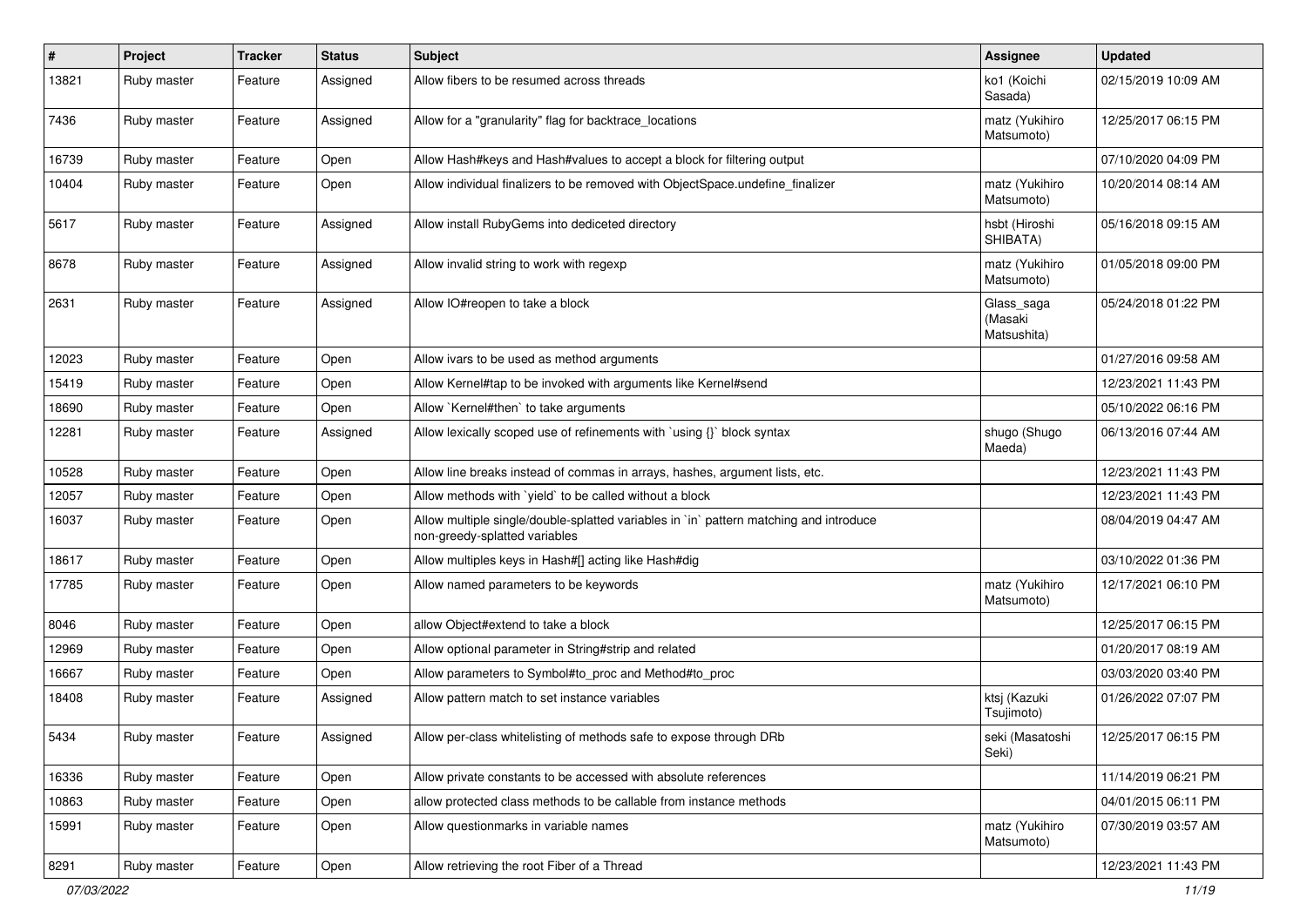| $\sharp$ | Project     | <b>Tracker</b> | <b>Status</b> | <b>Subject</b>                                                                                                                                                                             | <b>Assignee</b>              | <b>Updated</b>      |
|----------|-------------|----------------|---------------|--------------------------------------------------------------------------------------------------------------------------------------------------------------------------------------------|------------------------------|---------------------|
| 8921     | Ruby master | Feature        | Open          | Allow select, reject, etc to accept a regex                                                                                                                                                |                              | 04/04/2020 05:57 AM |
| 15927    | Ruby master | Feature        | Open          | Allow string keys to be used for String#% and sprintf methods                                                                                                                              |                              | 06/17/2019 07:13 AM |
| 11390    | Ruby master | Feature        | Open          | Allow symbols starting with numbers                                                                                                                                                        | matz (Yukihiro<br>Matsumoto) | 08/14/2015 05:23 AM |
| 9095     | Ruby master | Feature        | Open          | Allow `Symbol#to_proc` to take arguments                                                                                                                                                   |                              | 11/10/2013 04:25 AM |
| 18603    | Ruby master | Feature        | Open          | Allow syntax like obj.method(arg)=value                                                                                                                                                    |                              | 02/27/2022 05:04 PM |
| 18683    | Ruby master | Feature        | Open          | Allow to create hashes with a specific capacity.                                                                                                                                           |                              | 04/22/2022 02:34 PM |
| 16688    | Ruby master | Feature        | Open          | Allow #to_path object as argument to system()                                                                                                                                              |                              | 04/13/2020 05:37 PM |
| 8959     | Ruby master | Feature        | Assigned      | Allow top level prepend                                                                                                                                                                    | nobu (Nobuyoshi<br>Nakada)   | 10/16/2013 03:22 AM |
| 7132     | Ruby master | Feature        | Assigned      | Alternation between named / ordered method arguments and aliases for method arguments.                                                                                                     | matz (Yukihiro<br>Matsumoto) | 12/25/2017 06:15 PM |
| 16296    | Ruby master | Feature        | Open          | Alternative behavior for ` ` in method body if ` ` is not in method definition                                                                                                             |                              | 11/10/2019 10:20 AM |
| 14278    | Ruby master | Feature        | Open          | Ambiguous Exception for OpenSSL::HMAC.digest                                                                                                                                               |                              | 06/20/2019 11:36 PM |
| 7250     | Ruby master | Feature        | Open          | A mechanism to include at once both instance-level and class-level methods from a module                                                                                                   |                              | 12/25/2017 06:15 PM |
| 17718    | Ruby master | Feature        | Open          | a method paramaters object that can be pattern matched against                                                                                                                             |                              | 03/24/2021 01:29 PM |
| 8827     | Ruby master | Feature        | Open          | A method that flips the receiver and the first argument                                                                                                                                    |                              | 08/29/2013 05:59 AM |
| 10183    | Ruby master | Feature        | Open          | An alternative name for method `class`                                                                                                                                                     |                              | 10/31/2017 11:42 AM |
| 12083    | Ruby master | Feature        | Open          | \$ and \$~ by Binding#local variable {get,set}                                                                                                                                             |                              | 02/18/2016 04:35 AM |
| 15557    | Ruby master | Feature        | Open          | A new class that stores a condition and the previous receiver                                                                                                                              |                              | 01/27/2019 05:22 AM |
| 18137    | Ruby master | Feature        | Open          | A new method to check Proc is isolated or not                                                                                                                                              |                              | 10/27/2021 07:30 AM |
| 12901    | Ruby master | Feature        | Open          | Anonymous functions without scope lookup overhead                                                                                                                                          |                              | 01/01/2022 12:30 PM |
| 16986    | Ruby master | Feature        | Open          | Anonymous Struct literal                                                                                                                                                                   | matz (Yukihiro<br>Matsumoto) | 01/15/2022 04:57 PM |
| 12262    | Ruby master | Feature        | Open          | Anti-loop                                                                                                                                                                                  |                              | 04/09/2016 05:30 AM |
| 14967    | Ruby master | Feature        | Open          | Any type                                                                                                                                                                                   |                              | 08/11/2019 07:43 PM |
| 15627    | Ruby master | Feature        | Open          | Appearance of custom singleton classes                                                                                                                                                     |                              | 06/15/2020 10:37 PM |
| 10425    | Ruby master | Feature        | Open          | A predicate method to tell if a number is near another                                                                                                                                     |                              | 10/26/2014 01:47 AM |
| 10426    | Ruby master | Feature        | Open          | A predicate to express congruence                                                                                                                                                          |                              | 11/14/2014 02:11 AM |
| 13860    | Ruby master | Feature        | Open          | A proposal for a new, simpler class-method addition to Time - for the time being calling it Time.date()<br>but another name is fine; and the ability to omit '%' tokens as arguments to it |                              | 02/21/2018 12:57 PM |
| 12378    | Ruby master | Feature        | Open          | arbitrary size Random.new_seed                                                                                                                                                             |                              | 05/13/2016 04:44 PM |
| 12992    | Ruby master | Feature        | Open          | ArgumentError if hostname is missing                                                                                                                                                       |                              | 07/27/2021 11:40 AM |
| 12482    | Ruby master | Feature        | Open          | ArgumentError.new(nil) should give a better description                                                                                                                                    |                              | 06/16/2016 04:18 AM |
| 14111    | Ruby master | Feature        | Open          | ArgumentErrorD0000000000000000000000000                                                                                                                                                    |                              | 06/13/2019 05:41 AM |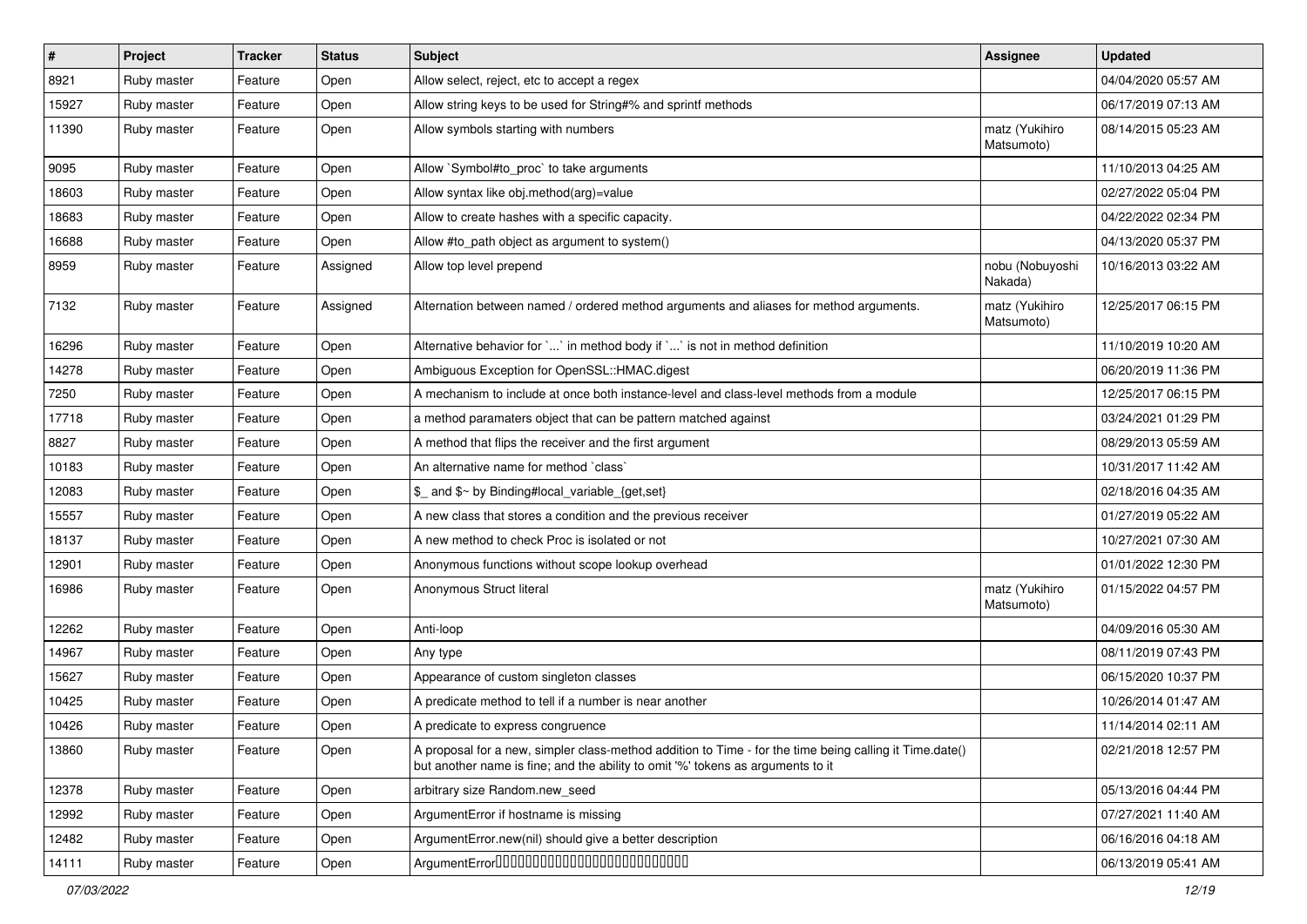| $\vert$ # | Project     | <b>Tracker</b> | <b>Status</b> | <b>Subject</b>                                                                | <b>Assignee</b>              | <b>Updated</b>      |
|-----------|-------------|----------------|---------------|-------------------------------------------------------------------------------|------------------------------|---------------------|
| 18402     | Ruby master | Feature        | Open          | <b>Argument Labels</b>                                                        |                              | 01/31/2022 06:14 PM |
| 16350     | Ruby master | Feature        | Assigned      | ArithmeticSequence#member? can result in infinite loop                        | mrkn (Kenta<br>Murata)       | 05/29/2020 10:26 PM |
| 8449      | Ruby master | Feature        | Open          | Array#ary_plus always returns an array                                        | nobu (Nobuyoshi<br>Nakada)   | 06/02/2013 04:23 PM |
| 16039     | Ruby master | Feature        | Open          | Array#contains? to check if one array contains another array                  |                              | 12/19/2019 06:47 AM |
| 16146     | Ruby master | Feature        | Open          | Array .difference allow custom comparison                                     |                              | 11/11/2019 08:34 PM |
| 16118     | Ruby master | Feature        | Open          | Array .difference allow custom comparison                                     |                              | 12/23/2021 11:44 PM |
| 7657      | Ruby master | Feature        | Open          | Array#& doesn't accept Enumerables                                            | matz (Yukihiro<br>Matsumoto) | 12/25/2017 06:15 PM |
| 14585     | Ruby master | Feature        | Open          | Array#each_pair                                                               |                              | 03/11/2018 11:38 PM |
| 16928     | Ruby master | Feature        | Open          | Array#include_all? & Array#include_any?                                       |                              | 06/01/2020 09:27 PM |
| 17056     | Ruby master | Feature        | Open          | Array#index: Allow specifying the position to start search as in String#index |                              | 09/25/2020 01:41 PM |
| 10729     | Ruby master | Feature        | Open          | Array method to subtract in place                                             |                              | 01/11/2015 02:29 PM |
| 7444      | Ruby master | Feature        | Open          | Array#product_set                                                             | matz (Yukihiro<br>Matsumoto) | 12/25/2017 06:15 PM |
| 12059     | Ruby master | Feature        | Open          | `Array#single?`, `Hash#single?`                                               |                              | 02/10/2016 04:02 AM |
| 9023      | Ruby master | Feature        | Assigned      | Array#tail                                                                    | matz (Yukihiro<br>Matsumoto) | 12/23/2021 11:40 PM |
| 5133      | Ruby master | Feature        | Assigned      | Array#unzip as an alias of Array#transpose                                    | mrkn (Kenta<br>Murata)       | 12/25/2017 06:15 PM |
| 8970      | Ruby master | Feature        | Open          | Array.zip and Array.product                                                   |                              | 09/12/2019 03:40 AM |
| 4539      | Ruby master | Feature        | Assigned      | Array#zip_with                                                                | matz (Yukihiro<br>Matsumoto) | 11/28/2019 08:23 AM |
| 17856     | Ruby master | Feature        | Open          | ary.member? is slower than ary.include?                                       |                              | 05/11/2021 10:12 AM |
| 11475     | Ruby master | Feature        | Open          | <b>AST</b> transforms                                                         |                              | 08/21/2015 11:14 AM |
| 9402      | Ruby master | Feature        | Open          | A syntax to specify the default value of a hash                               |                              | 12/23/2021 11:43 PM |
| 15277     | Ruby master | Feature        | Open          | at exec                                                                       | matz (Yukihiro<br>Matsumoto) | 05/25/2020 01:09 AM |
| 8259      | Ruby master | Feature        | Open          | Atomic attributes accessors                                                   |                              | 12/23/2021 11:43 PM |
| 8635      | Ruby master | Feature        | Open          | attr_accessor with default block                                              |                              | 12/23/2021 11:43 PM |
| 16817     | Ruby master | Feature        | Open          | attr predicate or attr query or attr something for ? methods                  |                              | 12/23/2021 11:44 PM |
| 18070     | Ruby master | Feature        | Open          | `attr` should be removed                                                      |                              | 08/09/2021 05:51 PM |
| 15330     | Ruby master | Feature        | Open          | autoload relative                                                             | matz (Yukihiro<br>Matsumoto) | 06/19/2022 11:25 PM |
| 11415     | Ruby master | Feature        | Open          | autoload with a Proc                                                          |                              | 10/21/2015 08:38 PM |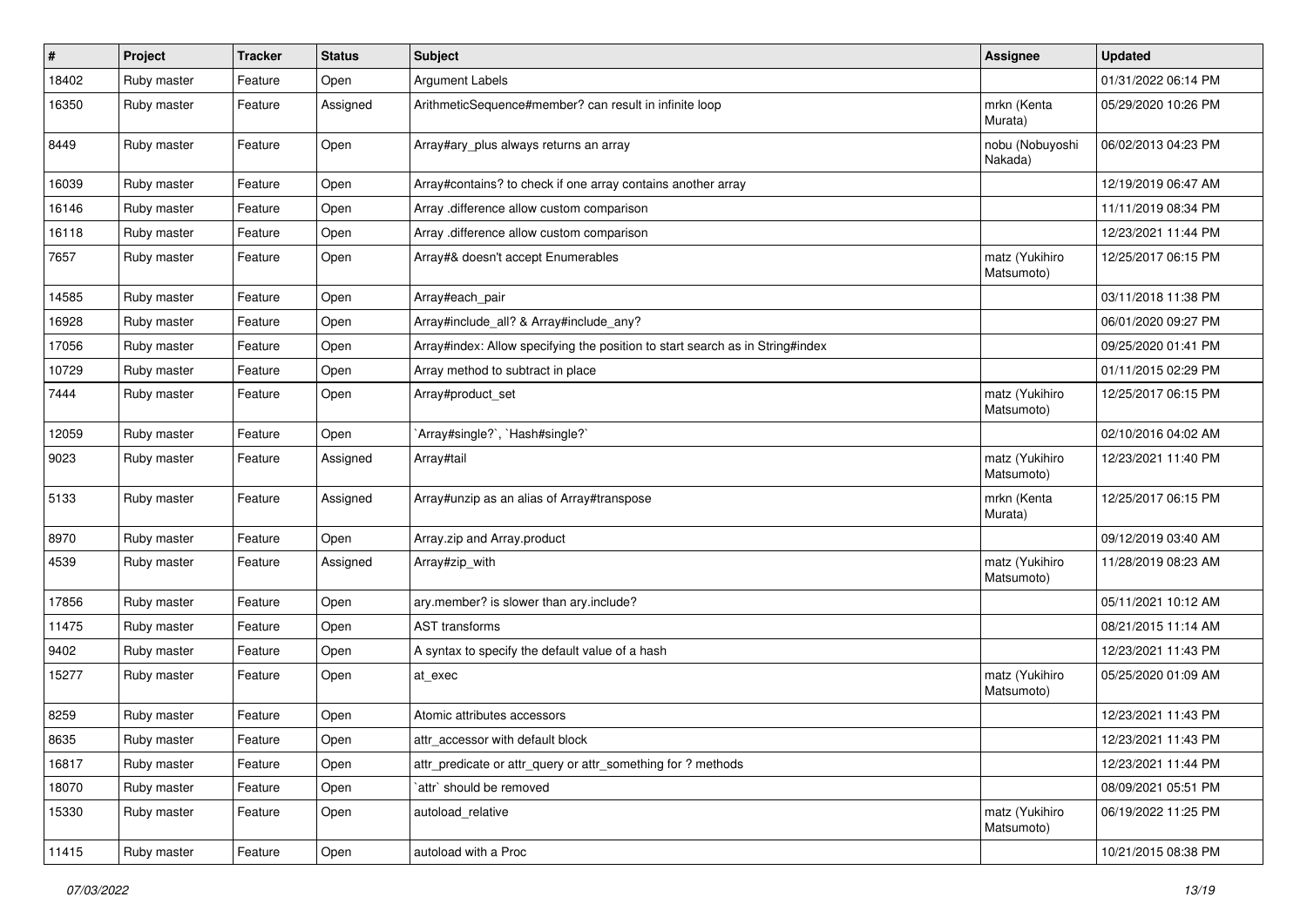| $\vert$ # | <b>Project</b> | <b>Tracker</b> | <b>Status</b> | <b>Subject</b>                                                                                                                 | Assignee                     | <b>Updated</b>      |
|-----------|----------------|----------------|---------------|--------------------------------------------------------------------------------------------------------------------------------|------------------------------|---------------------|
| 15458     | Ruby master    | Feature        | Open          | Automatic Exception#cause print in IRB                                                                                         |                              | 12/23/2021 11:44 PM |
| 16005     | Ruby master    | Feature        | Open          | A variation of Time.iso8601 that can parse yyyy-MM-dd HH:mm:ss                                                                 |                              | 06/16/2022 01:08 AM |
| 8184      | Ruby master    | Feature        | Open          | Avoid the creation of meaningless ranges (nil, false, true)                                                                    |                              | 03/29/2013 11:16 PM |
| 13006     | Ruby master    | Feature        | Open          | backtrace of thread killer                                                                                                     |                              | 12/06/2016 01:11 AM |
| 10634     | Ruby master    | Feature        | Open          | Baselining with Benchmark                                                                                                      |                              | 12/23/2021 11:43 PM |
| 14244     | Ruby master    | Feature        | Open          | Better error messages for scripts with non-matching end statements                                                             | mame (Yusuke<br>Endoh)       | 11/29/2018 08:57 AM |
| 12790     | Ruby master    | Feature        | Open          | Better inspect for stdlib classes                                                                                              |                              | 02/27/2017 08:36 PM |
| 12019     | Ruby master    | Feature        | Open          | Better low-level support for writing concurrent libraries                                                                      | matz (Yukihiro<br>Matsumoto) | 12/23/2021 11:43 PM |
| 8570      | Ruby master    | Feature        | Open          | Better mechanisms to safely load classes concurrently                                                                          |                              | 12/23/2021 11:43 PM |
| 13434     | Ruby master    | Feature        | Open          | better method definition in C API                                                                                              |                              | 07/13/2017 07:41 AM |
| 13048     | Ruby master    | Feature        | Open          | Better way to do Regexp.new(Regexp.escape("some string"))                                                                      |                              | 01/20/2017 04:01 AM |
| 6857      | Ruby master    | Feature        | Assigned      | bigdecimal/math BigMath.E/BigMath.exp R. P. Feynman inspired optimization                                                      | mrkn (Kenta<br>Murata)       | 12/25/2017 06:15 PM |
| 18831     | Ruby master    | Feature        | Open          | Block argument to `yield`                                                                                                      |                              | 06/18/2022 03:12 AM |
| 11129     | Ruby master    | Feature        | Open          | block-level hash destructuring only works for the last argument                                                                |                              | 07/07/2019 05:11 AM |
| 13333     | Ruby master    | Feature        | Open          | block to yield                                                                                                                 |                              | 05/19/2017 09:01 AM |
| 10327     | Ruby master    | Feature        | Open          | Bool/False/True module for '==='                                                                                               |                              | 10/15/2014 02:42 PM |
| 7060      | Ruby master    | Feature        | Open          | Broaden support for chmod                                                                                                      |                              | 12/25/2017 06:15 PM |
| 16795     | Ruby master    | Feature        | Open          | build ruby exe on Windows against ruby-static.lib omitting x64-vcruntime-ruby dll (no '--enable-shared'<br>option for Windows) |                              | 04/17/2020 01:22 PM |
| 12813     | Ruby master    | Feature        | Assigned      | Calling chunk_while, slice_after, slice_before, slice_when with no block                                                       | matz (Yukihiro<br>Matsumoto) | 12/06/2016 12:58 PM |
| 13252     | Ruby master    | Feature        | Assigned      | C API for creating strings without copying                                                                                     | ko1 (Koichi<br>Sasada)       | 04/17/2017 07:22 AM |
| 18083     | Ruby master    | Feature        | Open          | Capture error in ensure block.                                                                                                 |                              | 10/21/2021 01:00 PM |
| 7914      | Ruby master    | Feature        | Open          | Case for local class methods                                                                                                   | matz (Yukihiro<br>Matsumoto) | 12/25/2017 06:15 PM |
| 15363     | Ruby master    | Feature        | Open          | Case insensitive file systems - add info to CONFIG or somewhere?                                                               |                              | 12/03/2018 04:30 AM |
| 11723     | Ruby master    | Feature        | Open          | CGI library should give access to raw request body                                                                             |                              | 11/20/2015 07:06 PM |
| 15145     | Ruby master    | Feature        | Open          | chained mappings proposal                                                                                                      |                              | 09/22/2018 12:06 AM |
| 14724     | Ruby master    | Feature        | Open          | chains of inequalities                                                                                                         | matz (Yukihiro<br>Matsumoto) | 05/19/2018 01:06 AM |
| 14606     | Ruby master    | Feature        | Open          | Change begin-else-end without rescue from warning to syntax error                                                              |                              | 03/16/2018 01:22 AM |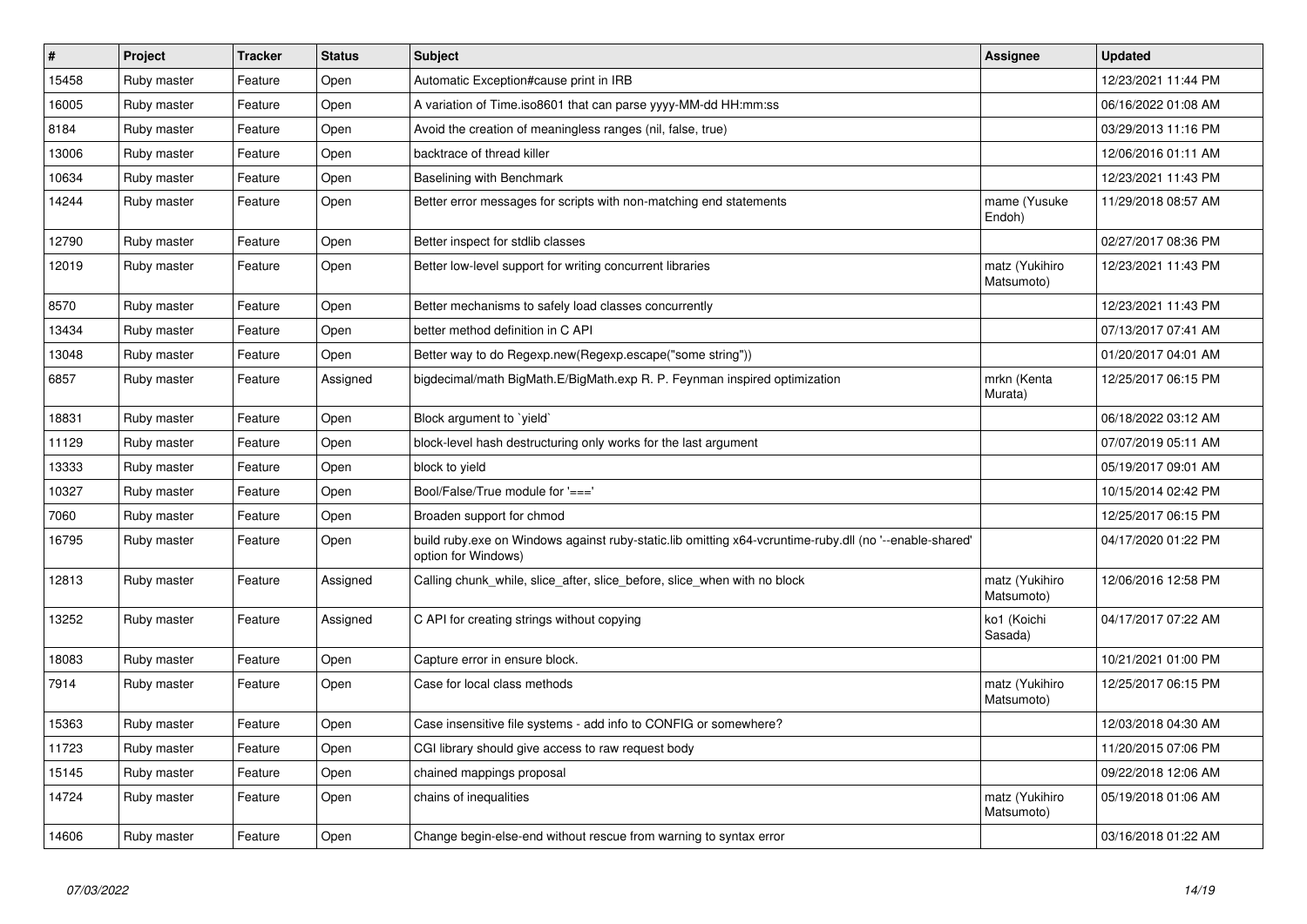| $\#$  | Project     | <b>Tracker</b> | <b>Status</b> | Subject                                                                                                                                                               | Assignee                     | <b>Updated</b>      |
|-------|-------------|----------------|---------------|-----------------------------------------------------------------------------------------------------------------------------------------------------------------------|------------------------------|---------------------|
| 7546  | Ruby master | Feature        | Open          | Change behavior of `Array#slice` for an argument of `Range` class                                                                                                     | matz (Yukihiro<br>Matsumoto) | 12/10/2020 08:49 AM |
| 10473 | Ruby master | Feature        | Open          | Change Date#to_datetime to use local time                                                                                                                             |                              | 07/23/2021 07:08 PM |
| 18256 | Ruby master | Feature        | Open          | Change the canonical name of Thread::Mutex, Thread::Queue, Thread::SizedQueue and<br>Thread::ConditionVariable to just Mutex, Queue, SizedQueue and ConditionVariable |                              | 10/20/2021 10:59 PM |
| 12041 | Ruby master | Feature        | Open          | Change the initializer of NameError to take a receiver as the third argument                                                                                          |                              | 02/12/2016 05:37 AM |
| 13240 | Ruby master | Feature        | Open          | Change Unicode property implementation in Onigmo from inversion lists to direct lookup                                                                                |                              | 02/22/2017 08:01 AM |
| 13534 | Ruby master | Feature        | Assigned      | Checking installation results of default gems                                                                                                                         | hsbt (Hiroshi<br>SHIBATA)    | 07/26/2018 02:16 AM |
| 10770 | Ruby master | Feature        | Open          | chr and ord behavior for ill-formed byte sequences and surrogate code points                                                                                          |                              | 01/22/2015 10:19 AM |
| 15565 | Ruby master | Feature        | Open          | Circular dependency warnings - suggestions/ideas to improve the output from ruby                                                                                      |                              | 01/25/2019 11:36 PM |
| 17994 | Ruby master | Feature        | Open          | Clarify 'IO.read' behavior and add 'File.read' method                                                                                                                 |                              | 07/16/2021 03:04 AM |
| 8839  | Ruby master | Feature        | Assigned      | Class and module should return the class or module that was opened                                                                                                    | matz (Yukihiro<br>Matsumoto) | 12/28/2015 08:36 AM |
| 10701 | Ruby master | Feature        | Open          | Class: Array 2 New methods                                                                                                                                            |                              | 01/08/2015 07:21 AM |
| 14394 | Ruby master | Feature        | Open          | Class.descendants                                                                                                                                                     | ko1 (Koichi<br>Sasada)       | 01/20/2022 10:46 PM |
| 12084 | Ruby master | Feature        | Open          | Class#instance`                                                                                                                                                       |                              | 12/14/2021 08:52 PM |
| 17040 | Ruby master | Feature        | Open          | cleanup include/ruby/backward*                                                                                                                                        |                              | 08/26/2020 07:07 AM |
| 18644 | Ruby master | Feature        | Open          | Coerce anything callable to a Proc                                                                                                                                    |                              | 06/18/2022 05:28 PM |
| 15940 | Ruby master | Feature        | Open          | Coerce symbols internal fstrings in UTF8 rather than ASCII to better share memory with string literals                                                                | naruse (Yui<br>NARUSE)       | 07/30/2019 04:17 AM |
| 6611  | Ruby master | Feature        | Assigned      | Comments requested on implementation of set_parse_func                                                                                                                | matz (Yukihiro<br>Matsumoto) | 12/25/2017 06:15 PM |
| 12134 | Ruby master | Feature        | Open          | Comparison between 'true' and 'false'                                                                                                                                 |                              | 03/15/2016 12:41 PM |
| 7087  | Ruby master | Feature        | Assigned      | ::ConditionVariable#wait does not work with Monitor because Monitor#sleep does not exist                                                                              | matz (Yukihiro<br>Matsumoto) | 12/25/2017 06:15 PM |
| 7086  | Ruby master | Feature        | Assigned      | ConditionVariable#wait has meaningless return value                                                                                                                   | kosaki (Motohiro<br>KOSAKI)  | 12/25/2017 06:15 PM |
| 6695  | Ruby master | Feature        | Assigned      | Configuration for Thread/Fiber creation                                                                                                                               | ko1 (Koichi<br>Sasada)       | 12/25/2017 06:15 PM |
| 15840 | Ruby master | Feature        | Open          | configuration path search                                                                                                                                             |                              | 05/11/2019 01:24 PM |
| 12817 | Ruby master | Feature        | Open          | Consider adding method .sample() on class Hash (if this was not yet proposed)                                                                                         |                              | 10/11/2016 12:57 AM |
| 10663 | Ruby master | Feature        | Open          | Consider adding support for String input to File. methods                                                                                                             |                              | 01/05/2015 12:47 AM |
| 10645 | Ruby master | Feature        | Open          | Consider adding support of .first to MatchData object like MatchData[0]                                                                                               |                              | 12/25/2014 06:50 AM |
| 14615 | Ruby master | Feature        | Open          | Consider introducing shortcut to check Net::HTTP response type                                                                                                        |                              | 03/19/2018 05:43 AM |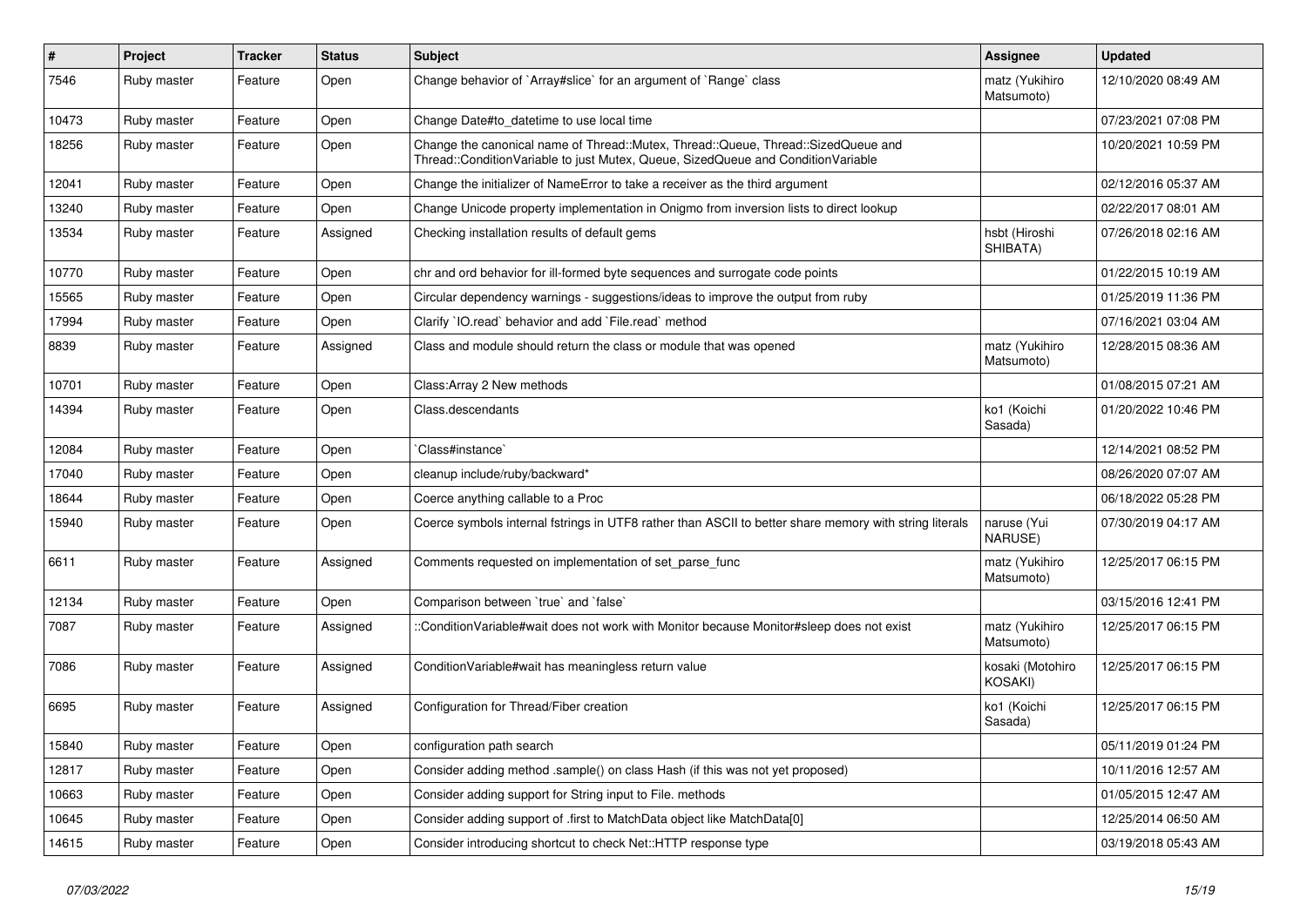| $\pmb{\#}$ | Project     | <b>Tracker</b> | <b>Status</b> | <b>Subject</b>                                                                                                        | <b>Assignee</b>              | <b>Updated</b>      |
|------------|-------------|----------------|---------------|-----------------------------------------------------------------------------------------------------------------------|------------------------------|---------------------|
| 13922      | Ruby master | Feature        | Open          | Consider showing warning messages about same-named aliases - either directly or perhaps via the<br>"did you mean gem" |                              | 09/25/2017 12:21 PM |
| 12077      | Ruby master | Feature        | Open          | Consolidate SSLSocket interface with TCPSocket                                                                        |                              | 05/17/2016 06:37 AM |
| 6828       | Ruby master | Feature        | Open          | <b>Constancy of Constants</b>                                                                                         |                              | 12/10/2020 08:47 AM |
| 7149       | Ruby master | Feature        | Open          | Constant magic for everyone.                                                                                          | matz (Yukihiro<br>Matsumoto) | 12/25/2017 06:15 PM |
| 17749      | Ruby master | Feature        | Open          | Const source location without name                                                                                    |                              | 04/17/2021 07:38 AM |
| 7748       | Ruby master | Feature        | Open          | Contextual send                                                                                                       | matz (Yukihiro<br>Matsumoto) | 12/10/2020 08:53 AM |
| 7314       | Ruby master | Feature        | Assigned      | Convert Proc to Lambda doesn't work in MRI                                                                            | matz (Yukihiro<br>Matsumoto) | 05/21/2016 09:15 AM |
| 8850       | Ruby master | Feature        | Assigned      | Convert Rational to decimal string                                                                                    | matz (Yukihiro<br>Matsumoto) | 12/25/2017 06:15 PM |
| 15861      | Ruby master | Feature        | Open          | Correctly parse `file:c:/path/to/file` URIs                                                                           |                              | 05/18/2019 10:58 PM |
| 12848      | Ruby master | Feature        | Assigned      | Crazy idea: Allow regex definition for methods (Do not take it seriously please)                                      |                              | 10/18/2016 12:17 AM |
| 18659      | Ruby master | Feature        | Open          | Create a Binding at the time of an exception and make it available to Rescue                                          |                              | 03/25/2022 10:55 AM |
| 5129       | Ruby master | Feature        | Assigned      | Create a core class "FileArray" and make "ARGF" its instance                                                          | matz (Yukihiro<br>Matsumoto) | 01/23/2018 02:02 PM |
| 12110      | Ruby master | Feature        | Open          | Create a method to avoid vacuous truth?                                                                               |                              | 03/12/2016 08:01 AM |
| 15074      | Ruby master | Feature        | Open          | Create 'official' C API documentation on ruby-doc.org                                                                 |                              | 09/12/2018 09:12 PM |
| 11550      | Ruby master | Feature        | Open          | Current behaviour of super() is dangerous in the presence of more than one included modules.                          |                              | 01/20/2016 08:44 AM |
| 18296      | Ruby master | Feature        | Open          | Custom exception formatting should override `Exception#full_message`.                                                 |                              | 12/15/2021 08:49 PM |
| 8807       | Ruby master | Feature        | Open          | Custom literals                                                                                                       |                              | 12/10/2020 08:53 AM |
| 8437       | Ruby master | Feature        | Open          | custom operators, unicode                                                                                             |                              | 08/30/2015 03:05 AM |
| 11987      | Ruby master | Feature        | Open          | daemons can't show the backtrace of rb bug                                                                            |                              | 01/13/2016 10:58 AM |
| 6590       | Ruby master | Feature        | Assigned      | Dealing with bigdecimal, etc gems in JRuby                                                                            | hsbt (Hiroshi<br>SHIBATA)    | 05/15/2019 08:33 PM |
| 18773      | Ruby master | Feature        | Assigned      | deconstruct to receive a range                                                                                        | ktsj (Kazuki<br>Tsujimoto)   | 06/24/2022 07:21 AM |
| 16557      | Ruby master | Feature        | Open          | Deduplicate Regexp literals                                                                                           |                              | 02/28/2020 11:44 AM |
| 4514       | Ruby master | Feature        | Assigned      | #deep_clone and #deep_dup for Objects                                                                                 | matz (Yukihiro<br>Matsumoto) | 12/25/2017 06:14 PM |
| 18640      | Ruby master | Feature        | Open          | default empty string argument for `String#sub` and `String#sub!`, e.g. `"hello".sub("I")`                             |                              | 03/19/2022 02:33 AM |
| 7739       | Ruby master | Feature        | Assigned      | Define Hash#  as Hash#reverse_merge in Rails                                                                          | matz (Yukihiro<br>Matsumoto) | 12/25/2017 06:15 PM |
| 10549      | Ruby master | Feature        | Open          | Deprecate each with index and each with object in favor of with index and with object                                 | matz (Yukihiro<br>Matsumoto) | 07/27/2021 11:09 AM |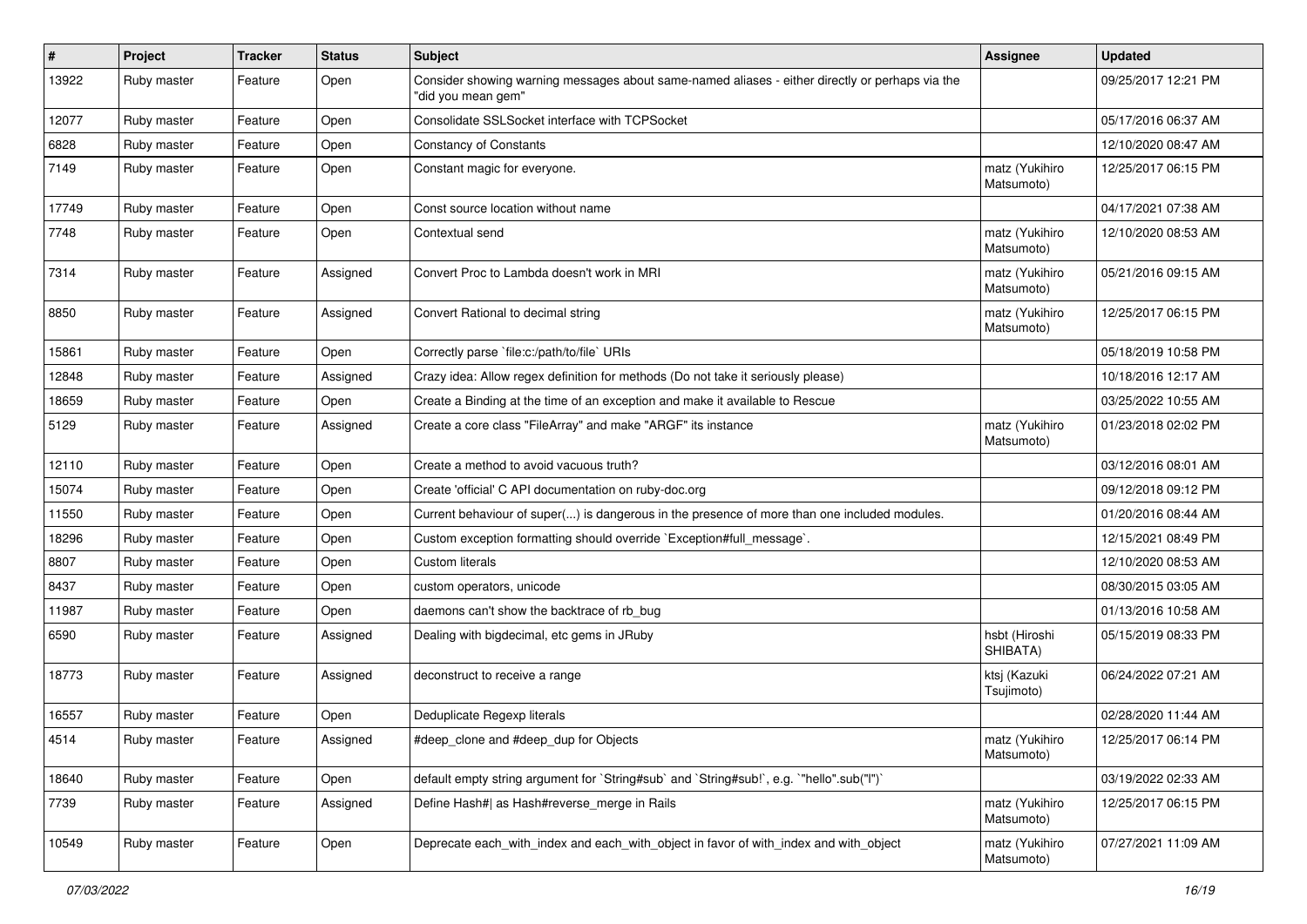| $\vert$ # | Project     | <b>Tracker</b> | <b>Status</b> | <b>Subject</b>                                                     | <b>Assignee</b>              | <b>Updated</b>      |
|-----------|-------------|----------------|---------------|--------------------------------------------------------------------|------------------------------|---------------------|
| 14040     | Ruby master | Feature        | Open          | deprecate HTTP.version_1_2                                         |                              | 10/22/2017 09:32 AM |
| 15408     | Ruby master | Feature        | Open          | Deprecate object_id and _id2ref                                    | headius (Charles<br>Nutter)  | 03/19/2019 04:02 PM |
| 17468     | Ruby master | Feature        | Open          | Deprecate RUBY_DEVEL                                               |                              | 06/16/2022 01:08 AM |
| 13314     | Ruby master | Feature        | Open          | $dig =$                                                            |                              | 03/14/2017 12:55 PM |
| 13577     | Ruby master | Feature        | Assigned      | Digest file accidentally receives File object but uses file path   | nobu (Nobuyoshi<br>Nakada)   | 05/20/2017 06:50 PM |
| 14564     | Ruby master | Feature        | Open          | dig` opposite method                                               |                              | 03/07/2018 11:24 PM |
| 15563     | Ruby master | Feature        | Open          | #dig that throws an exception if a key doesn't exist               |                              | 02/17/2020 08:42 AM |
| 10217     | Ruby master | Feature        | Open          | Dir constructor similar to Pathname constructor                    |                              | 12/23/2021 11:43 PM |
| 16249     | Ruby master | Feature        | Open          | Dir#empty? and File#empty?                                         |                              | 10/19/2019 12:49 PM |
| 12226     | Ruby master | Feature        | Open          | Dir.home with valid named user raises ArgumentError on Windows     |                              | 05/08/2016 10:06 AM |
| 2324      | Ruby master | Feature        | Assigned      | Dir instance methods for relative path                             | nobu (Nobuyoshi<br>Nakada)   | 12/25/2017 05:58 PM |
| 14931     | Ruby master | Feature        | Open          | [DOC] exception keyword argument is not documented in some methods |                              | 07/22/2018 08:53 AM |
| 13108     | Ruby master | Feature        | Open          | [Doc Request] Explicitly document Range#sum                        |                              | 01/05/2017 11:50 PM |
| 15047     | Ruby master | Feature        | Assigned      | Documentation and more functions for Hash functions in C API       |                              | 03/20/2019 01:24 AM |
| 9235      | Ruby master | Feature        | Assigned      | Documentation for commercial support                               | zzak (Zachary<br>Scott)      | 08/10/2019 02:55 PM |
| 11323     | Ruby master | Feature        | Open          | Documentation update on how uniq works / guarantee of order        |                              | 07/02/2015 03:34 AM |
| 10176     | Ruby master | Feature        | Open          | Document how to perform net/http calls in parallel                 |                              | 08/27/2014 10:46 PM |
| 15663     | Ruby master | Feature        | Open          | Documenting autoload semantics                                     |                              | 04/20/2019 01:44 AM |
| 12020     | Ruby master | Feature        | Assigned      | Documenting Ruby memory model                                      | ko1 (Koichi<br>Sasada)       | 12/23/2021 11:40 PM |
| 18832     | Ruby master | Feature        | Open          | Do not have class/module keywords consider ancestors of Object     |                              | 06/21/2022 05:50 AM |
| 9725      | Ruby master | Feature        | Open          | Do not inspect NameError target object unless verbose              |                              | 05/08/2015 02:18 AM |
| 6869      | Ruby master | Feature        | Open          | Do not treat `_` parameter exceptionally                           | matz (Yukihiro<br>Matsumoto) | 12/10/2020 08:58 AM |
| 16657     | Ruby master | Feature        | Open          | Don't ship bundled gems as .gem files as well as in expanded form  |                              | 02/27/2020 06:50 AM |
| 14412     | Ruby master | Feature        | Assigned      | DRb UNIX on local machine: add support for getpeereid()            | seki (Masatoshi<br>Seki)     | 01/28/2018 12:51 PM |
| 11599     | Ruby master | Feature        | Open          | Dump entries of hash in ObjectSpace                                | tmm1 (Aman<br>Karmani)       | 11/24/2015 05:52 PM |
| 15939     | Ruby master | Feature        | Assigned      | Dump symbols reference to their fstr in ObjectSpace.dump()         | ko1 (Koichi<br>Sasada)       | 08/08/2019 09:38 PM |
| 13733     | Ruby master | Feature        | Open          | Dump the delegator instead of the delegated object                 |                              | 06/29/2018 05:09 PM |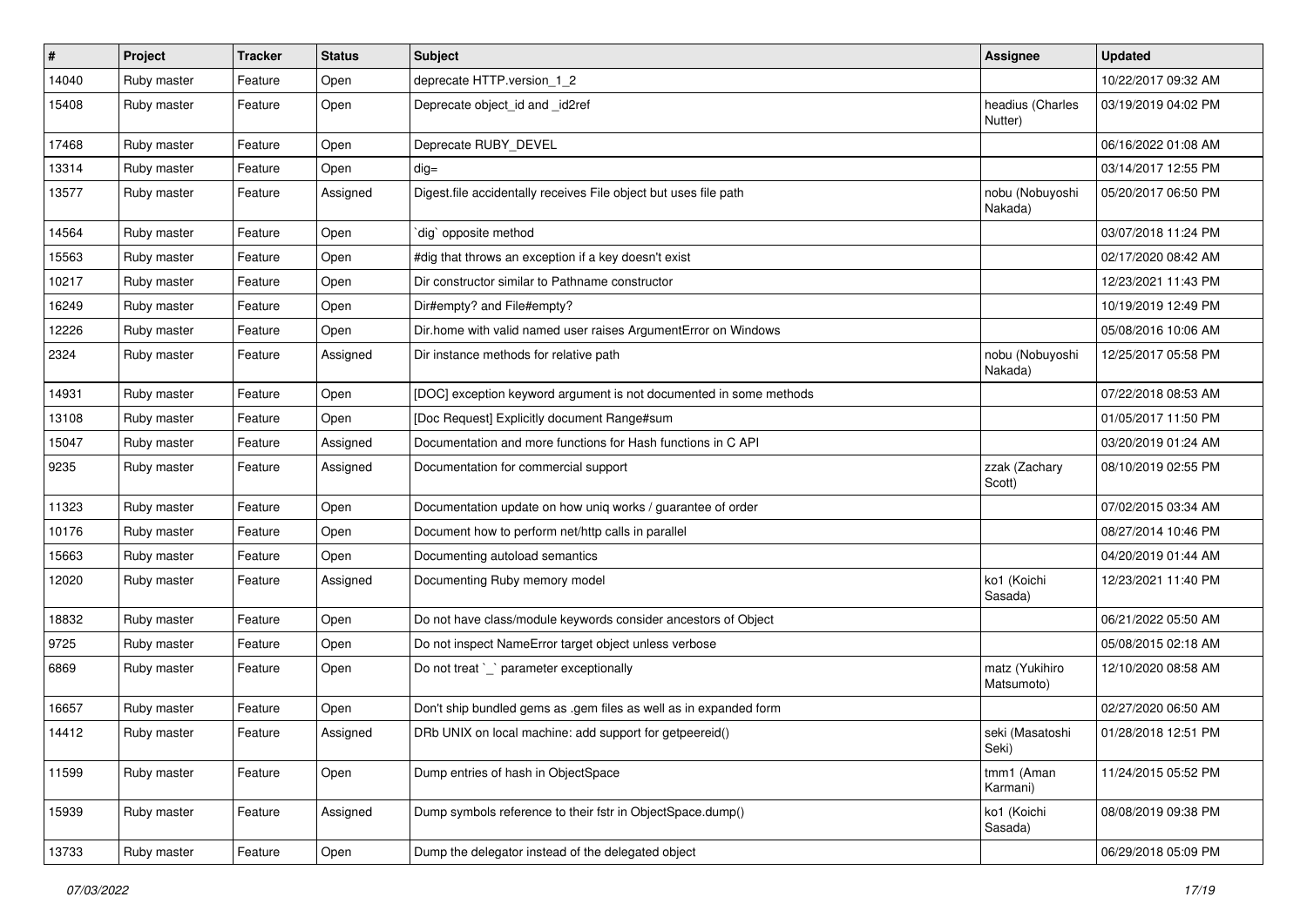| $\sharp$ | Project     | <b>Tracker</b> | <b>Status</b> | <b>Subject</b>                                                                          | <b>Assignee</b>              | <b>Updated</b>      |
|----------|-------------|----------------|---------------|-----------------------------------------------------------------------------------------|------------------------------|---------------------|
| 14932    | Ruby master | Feature        | Open          | Dynamically adjust method cache size at runtime                                         |                              | 07/22/2018 10:45 PM |
| 14811    | Ruby master | Feature        | Open          | Dynamically extend Ruby VM stack                                                        |                              | 06/05/2018 07:59 AM |
| 7340     | Ruby master | Feature        | Open          | 'each with' or 'into' alias for 'each with object'                                      |                              | 12/25/2017 06:15 PM |
| 3731     | Ruby master | Feature        | Assigned      | Easier Embedding API for Ruby                                                           | ko1 (Koichi<br>Sasada)       | 12/25/2017 06:14 PM |
| 14819    | Ruby master | Feature        | Open          | Efficient cstring to RVALUE typecasting for c extension gems                            |                              | 06/06/2018 09:13 PM |
| 13378    | Ruby master | Feature        | Open          | Eliminate 4 of 8 syscalls when requiring file by absolute path                          | nobu (Nobuyoshi<br>Nakada)   | 06/16/2017 07:57 AM |
| 6308     | Ruby master | Feature        | Assigned      | Eliminate delegation from WeakRef                                                       | matz (Yukihiro<br>Matsumoto) | 12/23/2021 11:40 PM |
| 18005    | Ruby master | Feature        | Open          | Enable non-blocking `binding.irb`.                                                      |                              | 06/24/2021 07:20 PM |
| 10932    | Ruby master | Feature        | Open          | Enabling allocation tracing as early as possible                                        | ko1 (Koichi<br>Sasada)       | 06/13/2015 07:54 AM |
| 15931    | Ruby master | Feature        | Open          | encoding for CESU-8                                                                     | naruse (Yui<br>NARUSE)       | 12/20/2019 05:42 AM |
| 9111     | Ruby master | Feature        | Open          | Encoding-free String comparison                                                         |                              | 11/21/2013 04:35 PM |
| 18654    | Ruby master | Feature        | Open          | Enhancements to prettyprint                                                             | akr (Akira Tanaka)           | 05/12/2022 01:44 PM |
| 3608     | Ruby master | Feature        | Assigned      | Enhancing Pathname#each_child to be lazy                                                | akr (Akira Tanaka)           | 12/25/2017 06:14 PM |
| 17016    | Ruby master | Feature        | Open          | Enumerable#accumulate                                                                   |                              | 04/27/2021 03:14 PM |
| 7341     | Ruby master | Feature        | Open          | Enumerable#associate                                                                    |                              | 12/25/2017 06:15 PM |
| 7394     | Ruby master | Feature        | Assigned      | Enumerable#find ifnone parameter could be non-callable                                  | nobu (Nobuyoshi<br>Nakada)   | 02/10/2021 09:32 AM |
| 12080    | Ruby master | Feature        | Open          | Enumerable#first, Array#last with block                                                 |                              | 04/20/2016 03:51 AM |
| 17333    | Ruby master | Feature        | Open          | Enumerable#many?                                                                        |                              | 12/11/2020 03:38 AM |
| 15922    | Ruby master | Feature        | Open          | Enumerable#partition(pattern)                                                           |                              | 06/14/2019 03:40 AM |
| 14197    | Ruby master | Feature        | Open          | Enumerable#{select,reject}` accept a pattern argument                                   |                              | 04/04/2020 05:47 AM |
| 12648    | Ruby master | Feature        | Open          | Enumerable#sort_by` with descending option                                              |                              | 10/05/2017 10:24 AM |
| 15549    | Ruby master | Feature        | Open          | Enumerable#to_reader (or anything enumerable, Enumerator, lazy enums, enum_for results) |                              | 01/24/2019 12:21 PM |
| 6687     | Ruby master | Feature        | Open          | Enumerable#with                                                                         |                              | 12/25/2017 06:15 PM |
| 16838    | Ruby master | Feature        | Open          | Enumerator::ArithmeticSequence missing allocator for #clone and #dup                    |                              | 05/18/2020 10:44 PM |
| 14423    | Ruby master | Feature        | Open          | Enumerator from single object                                                           |                              | 11/20/2019 05:04 AM |
| 18262    | Ruby master | Feature        | Open          | Enumerator::Lazy#partition                                                              |                              | 11/20/2021 10:17 AM |
| 16987    | Ruby master | Feature        | Open          | Enumerator::Lazy vs Array methods                                                       |                              | 07/15/2020 04:56 PM |
| 9557     | Ruby master | Feature        | Open          | Enumerator#next and Enumerator#peek with argument                                       |                              | 04/11/2014 07:00 PM |
| 18685    | Ruby master | Feature        | Open          | Enumerator.product: Cartesian product of enumerables                                    |                              | 04/26/2022 07:02 AM |